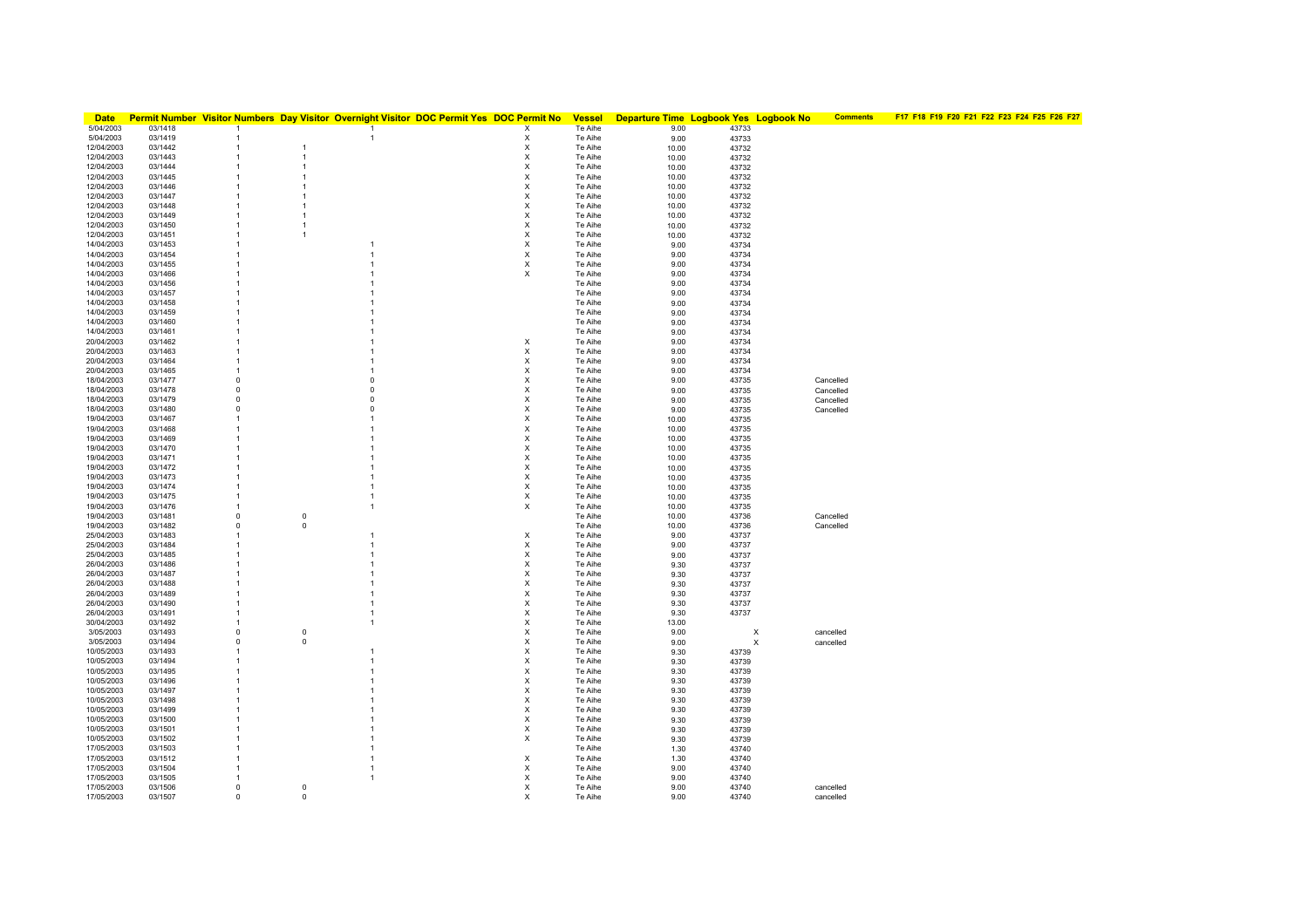| 17/05/2003 | 03/1508 | 0            | $\mathsf 0$ |              | X                         | Te Aihe      | 9.00  | 43740 | cancelled        |
|------------|---------|--------------|-------------|--------------|---------------------------|--------------|-------|-------|------------------|
|            |         |              |             |              |                           |              |       |       |                  |
| 17/05/2003 | 03/1509 | $\mathbf 0$  | 0           |              | X                         | Te Aihe      | 9.00  | 43740 | cancelled        |
| 17/05/2003 | 03/1510 | $\mathsf 0$  | $\pmb{0}$   |              | $\mathsf X$               | Te Aihe      | 9.00  | 43740 | cancelled        |
|            |         |              |             |              |                           |              |       |       |                  |
| 17/05/2003 | 03/1511 | 0            | $\pmb{0}$   |              | X                         | Te Aihe      | 9.00  | 43740 | cancelled        |
|            |         |              |             |              |                           |              |       |       |                  |
| 31/05/2003 | 03/1513 | 1            |             | 1            | X                         | Te Aihe      | 9.00  | 43741 |                  |
| 31/05/2003 | 03/1514 | 1            |             | 1            | X                         | Te Aihe      | 9.00  | 43741 |                  |
|            |         |              |             |              |                           |              |       |       |                  |
| 31/05/2003 | 03/1515 | 1            |             |              | X                         | Te Aihe      | 9.00  | 43741 |                  |
|            |         |              |             |              |                           |              |       |       |                  |
| 31/05/2003 | 03/1516 | -1           |             |              | X                         | Te Aihe      | 9.00  | 43741 |                  |
| 31/05/2003 | 03/1517 | -1           |             |              | $\boldsymbol{\mathsf{X}}$ | Te Aihe      | 9.00  | 43741 |                  |
|            |         |              |             |              |                           |              |       |       |                  |
| 31/05/2003 | 03/1518 | 1            |             |              | $\mathsf X$               | Te Aihe      | 9.00  | 43741 |                  |
|            |         |              |             |              |                           |              |       |       |                  |
| 31/05/2003 | 03/1519 | 1            |             |              | $\boldsymbol{\mathsf{x}}$ | Te Aihe      | 9.00  | 43741 |                  |
| 31/05/2003 | 03/1520 |              |             |              | X                         | Te Aihe      | 9.00  | 43741 |                  |
|            |         |              |             |              |                           |              |       |       |                  |
| 31/05/2003 | 03/1521 | 1            |             | 1            | X                         | Te Aihe      | 9.00  | 43741 |                  |
|            |         | 1            |             | 1            | X                         |              |       |       |                  |
| 31/05/2003 | 03/1522 |              |             |              |                           | Te Aihe      | 9.00  | 43741 |                  |
| 1/06/2003  | 03/1523 | 1            |             | 1            | $\boldsymbol{\mathsf{X}}$ | Te Aihe      | 9.00  | 43741 |                  |
|            |         |              |             |              |                           |              |       |       |                  |
| 1/06/2003  | 03/1524 | -1           |             | 1            | X                         | Te Aihe      | 9.00  | 43741 |                  |
|            |         | 1            |             |              |                           |              |       |       |                  |
| 1/06/2003  | 03/1525 |              |             | 1            | X                         | Te Aihe      | 9.00  | 43741 |                  |
| 1/06/2003  | 03/1526 | 1            |             | 1            | X                         | Te Aihe      | 9.00  | 43741 |                  |
|            |         |              |             |              |                           |              |       |       |                  |
| 7/06/2003  |         | 1            | 1           |              | X                         |              |       |       | <b>IWI Group</b> |
| 7/06/2003  |         | 1            | 1           |              | X                         |              |       |       |                  |
|            |         |              |             |              |                           |              |       |       | IWI Group        |
| 7/06/2003  |         | 1            | 1           |              | X                         |              |       |       | IWI Group        |
|            |         |              |             |              |                           |              |       |       |                  |
| 7/06/2003  |         | 1            | 1           |              | $\boldsymbol{\mathsf{X}}$ |              |       |       | IWI Group        |
| 7/06/2003  |         | 1            | 1           |              | $\boldsymbol{\mathsf{x}}$ |              |       |       |                  |
|            |         |              |             |              |                           |              |       |       | IWI Group        |
| 7/06/2003  |         | 1            |             |              | X                         |              |       |       | IWI Group        |
|            |         |              |             |              |                           |              |       |       |                  |
| 7/06/2003  |         | 1            |             |              | X                         |              |       |       | IWI Group        |
| 7/06/2003  |         | $\mathbf{1}$ | 1           |              | X                         |              |       |       | IWI Group        |
|            |         |              |             |              |                           |              |       |       |                  |
| 7/06/2003  |         | 1            | 1           |              | $\boldsymbol{\mathsf{x}}$ |              |       |       | IWI Group        |
|            |         |              |             |              |                           |              |       |       |                  |
| 7/06/2003  |         | 1            | 1           |              | $\boldsymbol{\mathsf{x}}$ |              |       |       | IWI Group        |
| 7/06/2003  |         | 1            | 1           |              | $\mathsf X$               |              |       |       | IWI Group        |
|            |         |              |             |              |                           |              |       |       |                  |
| 7/06/2003  |         | 1            |             |              | X                         |              |       |       | IWI Group        |
|            |         |              |             |              |                           |              |       |       |                  |
| 7/06/2003  |         | 1            |             |              | X                         |              |       |       | <b>IWI Group</b> |
| 7/06/2003  |         | 1            | 1           |              | X                         |              |       |       | IWI Group        |
|            |         |              |             |              |                           |              |       |       |                  |
| 7/06/2003  |         |              | 1           |              | X                         |              |       |       | IWI Group        |
|            |         |              |             |              | $\boldsymbol{\mathsf{X}}$ |              |       |       |                  |
| 7/06/2003  |         | -1           | -1          |              |                           |              |       |       | IWI Group        |
| 7/06/2003  |         | -1           | 1           |              | $\boldsymbol{\mathsf{x}}$ |              |       |       | IWI Group        |
|            |         |              |             |              |                           |              |       |       |                  |
| 14/06/2003 | 03/1527 | 1            |             | 1            | $\boldsymbol{\mathsf{x}}$ | Te Aihe      | 9.30  | 43742 |                  |
|            |         |              |             | 1            |                           |              |       |       |                  |
| 14/06/2003 | 03/1528 | 1            |             |              | $\boldsymbol{\mathsf{x}}$ | Te Aihe      | 9.30  | 43742 |                  |
| 14/06/2003 | 03/1529 | $\mathbf{1}$ |             | 1            | X                         | Te Aihe      | 9.30  | 43742 |                  |
|            |         |              |             |              |                           |              |       |       |                  |
| 14/06/2003 | 03/1530 | $\mathbf{1}$ |             | 1            | X                         | Te Aihe      | 9.30  | 43742 |                  |
|            |         | $\mathbf{1}$ |             | 1            | X                         |              |       |       |                  |
| 14/06/2003 | 03/1531 |              |             |              |                           | Te Aihe      | 9.30  | 43742 |                  |
| 14/06/2003 | 03/1532 | 1            |             | 1            | $\boldsymbol{\mathsf{x}}$ | Te Aihe      | 9.30  | 43742 |                  |
|            |         |              |             |              |                           |              |       |       |                  |
| 14/06/2003 | 03/1533 | 1            |             | 1            | $\boldsymbol{\mathsf{x}}$ | Te Aihe      | 9.30  | 43742 |                  |
|            |         |              |             |              |                           |              |       |       |                  |
| 14/06/2003 | 03/1534 | 1            |             |              | X                         | Te Aihe      | 9.30  | 43742 |                  |
| 14/06/2003 | 03/1535 |              |             |              | X                         | Te Aihe      | 9.30  | 43742 |                  |
|            |         |              |             |              |                           |              |       |       |                  |
| 14/06/2003 | 03/1536 |              |             |              | X                         | Te Aihe      | 9.30  | 43742 |                  |
| 1/08/2003  | 03/1537 | 1            |             |              | $\times$                  | Kiwi Express | 14.30 | 43744 |                  |
|            |         |              |             |              |                           |              |       |       |                  |
| 1/08/2003  | 03/1538 | 1            |             |              | $\boldsymbol{\mathsf{X}}$ | Kiwi Express | 14.30 | 43744 |                  |
|            |         |              |             |              |                           |              |       |       |                  |
| 1/08/2003  | 03/1539 | 1            |             |              | $\boldsymbol{\mathsf{x}}$ | Kiwi Express | 14.30 | 43744 |                  |
| 1/08/2003  | 03/1540 | 1            |             |              | X                         |              |       | 43744 |                  |
|            |         |              |             |              |                           | Kiwi Express | 14.30 |       |                  |
| 29/08/2003 | 03/1541 | 1            |             |              | $\boldsymbol{\mathsf{x}}$ | Te Aihe      | 9.00  | 43745 |                  |
|            |         |              |             |              |                           |              |       |       |                  |
| 29/08/2003 | 03/1542 | $\mathbf{1}$ |             |              | $\boldsymbol{\mathsf{X}}$ | Te Aihe      | 9.00  | 43745 |                  |
| 29/08/2003 | 03/1543 | $\mathbf{1}$ |             |              | $\boldsymbol{\mathsf{X}}$ | Te Aihe      | 9.00  | 43745 |                  |
|            |         |              |             |              |                           |              |       |       |                  |
| 29/08/2003 | 03/1544 | $\mathbf{1}$ |             |              | $\boldsymbol{\mathsf{x}}$ | Te Aihe      | 9.00  | 43745 |                  |
|            |         | 1            |             |              |                           |              |       |       |                  |
| 29/08/2003 | 03/1545 |              |             |              | $\mathsf X$               | Te Aihe      | 9.00  | 43745 |                  |
| 29/08/2003 | 03/1546 | 1            |             |              | $\boldsymbol{\mathsf{x}}$ | Te Aihe      | 9.00  | 43745 |                  |
|            |         |              |             |              |                           |              |       |       |                  |
| 29/08/2003 | 03/1547 | 1            |             |              | $\boldsymbol{\mathsf{x}}$ | Te Aihe      | 9.00  | 43745 |                  |
|            |         |              |             |              |                           |              |       |       |                  |
| 29/08/2003 | 03/1548 |              |             |              | $\boldsymbol{\mathsf{X}}$ | Te Aihe      | 9.00  | 43745 |                  |
| 30/08/2003 | 03/1549 | -1           |             |              | $\boldsymbol{\mathsf{X}}$ | Te Aihe      | 9.00  | 43745 |                  |
|            |         |              |             |              |                           |              |       |       |                  |
| 30/08/2003 | 03/1550 |              |             |              | $\boldsymbol{\mathsf{X}}$ | Te Aihe      | 9.00  | 43745 |                  |
|            |         | 1            |             |              |                           |              |       |       |                  |
| 30/08/2003 | 03/1551 |              |             |              | $\boldsymbol{\mathsf{x}}$ | Te Aihe      | 9.00  | 43745 |                  |
| 30/08/2003 | 03/1552 | 1            |             |              | $\pmb{\times}$            | Te Aihe      | 9.00  | 43745 |                  |
|            |         |              |             |              |                           |              |       |       |                  |
| 30/08/2003 | 03/1553 | 1            |             |              | $\pmb{\times}$            | Te Aihe      | 9.00  | 43745 |                  |
|            |         |              |             |              |                           |              |       |       |                  |
| 30/08/2003 | 03/1554 |              |             |              | $\boldsymbol{\mathsf{X}}$ | Te Aihe      | 9.00  | 43745 |                  |
| 12/09/2003 | 03/1555 |              |             |              |                           | Te Aihe      | 9.00  | 43746 |                  |
|            |         |              |             |              |                           |              |       |       |                  |
| 12/09/2003 | 03/1556 | $\mathbf{1}$ |             | 1            |                           | Te Aihe      | 9.00  | 43746 |                  |
|            |         |              |             |              |                           |              |       |       |                  |
| 12/09/2003 | 03/1557 | 1            |             | 1            |                           | Te Aihe      | 9.00  | 43746 |                  |
| 12/09/2003 | 03/1558 | 1            |             | 1            |                           | Te Aihe      | 9.00  | 43746 |                  |
|            |         |              |             |              |                           |              |       |       |                  |
| 12/09/2003 | 03/1559 | $\mathbf{1}$ |             | 1            |                           | Te Aihe      | 9.00  | 43746 |                  |
|            |         |              |             |              |                           |              |       |       |                  |
| 13/09/2003 | 03/1560 | $\mathbf 0$  |             | $\Omega$     |                           | Te Aihe      | 9.00  | 43746 | Cancelled        |
| 13/09/2003 | 03/1561 | $\Omega$     |             | $\Omega$     |                           | Te Aihe      | 9.00  | 43746 | Cancelled        |
|            |         |              |             |              |                           |              |       |       |                  |
|            |         |              |             |              |                           |              |       |       |                  |
| 16/09/2003 | 03/1562 | $\mathbf{1}$ |             | $\mathbf{1}$ | $\boldsymbol{\mathsf{x}}$ | Te Aihe      | 9.30  |       |                  |
| 16/09/2003 | 03/1563 |              |             |              | $\times$                  | Te Aihe      | 9.30  |       |                  |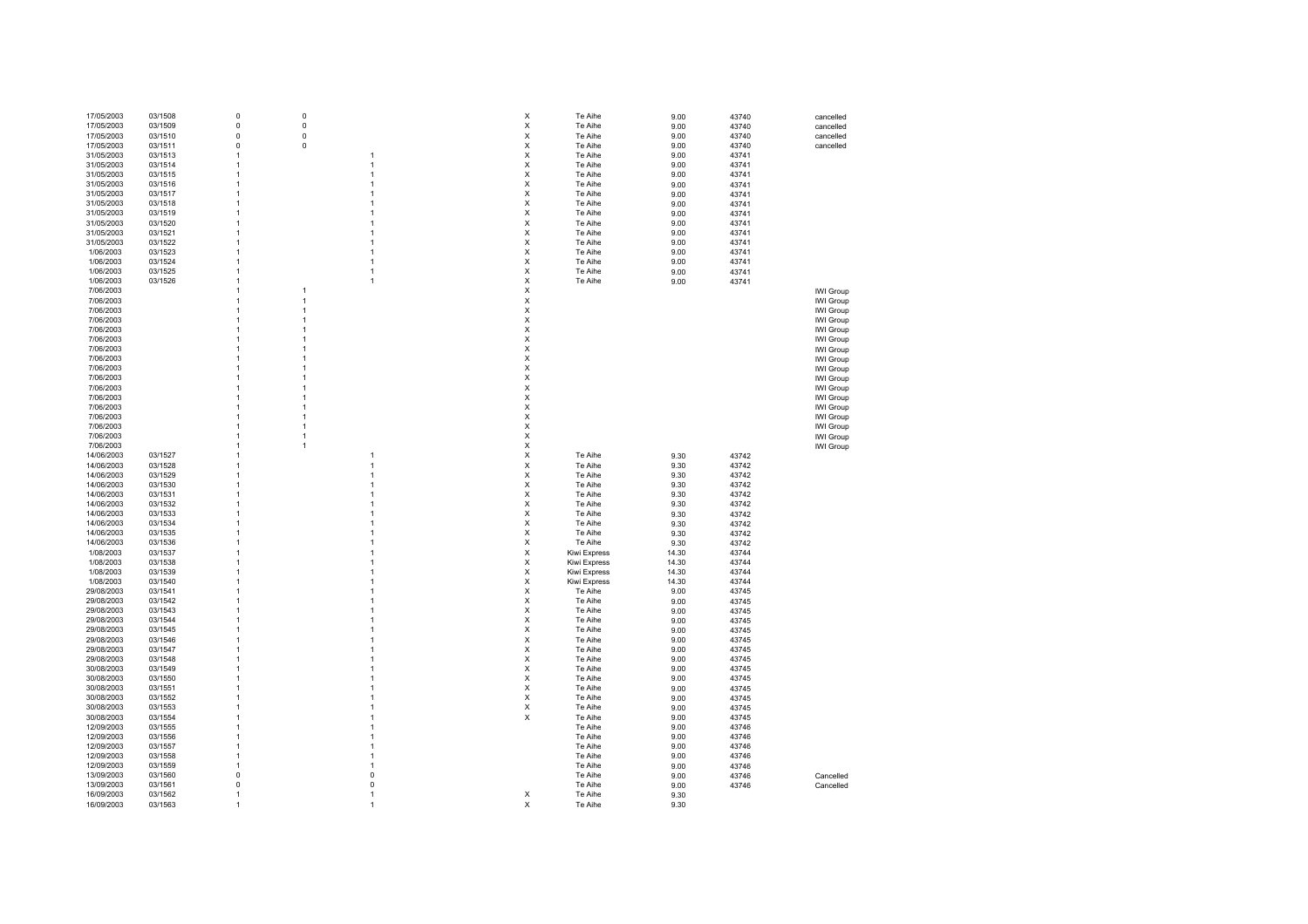| 16/09/2003 | 03/1564 | 1              | 1              | X            | Te Aihe | 9.30 |        |
|------------|---------|----------------|----------------|--------------|---------|------|--------|
| 16/09/2003 | 03/1565 | 1              | 1              | X            | Te Aihe | 9.30 |        |
| 16/09/2003 | 03/1566 | $\mathbf{1}$   | 1              | X            | Te Aihe |      |        |
|            |         |                |                |              |         | 9.30 |        |
| 16/09/2003 | 03/1567 | 1              | 1              | X            | Te Aihe | 9.30 |        |
| 16/09/2003 | 03/1568 | 1              | 1              | X            | Te Aihe | 9.30 |        |
| 16/09/2003 | 03/1569 | $\overline{1}$ | 1              | X            | Te Aihe | 9.30 |        |
| 16/09/2003 | 03/1570 | $\overline{1}$ | 1              | X            | Te Aihe | 9.30 |        |
| 11/10/2003 | 03/1581 | $\overline{1}$ | 1              | X            | Te aihe | 9.30 |        |
| 11/10/2003 | 03/1582 | 1              | 1              | X            | Te Aihe |      |        |
|            |         |                |                |              |         | 9.30 |        |
| 11/10/2003 | 03/1583 | 1              | 1              | X            | Te Aihe | 9.30 |        |
| 11/10/2003 | 03/1584 | 1              | 1              | X            | Te Aihe | 9.30 |        |
| 11/10/2003 | 03/1585 | 1              | 1              | X            | Te Aihe | 9.30 |        |
| 11/10/2003 | 03/1586 | 1              | 1              | X            | Te Aihe | 9.30 |        |
| 11/10/2003 | 03/1587 | 1              | 1              | X            | Te Aihe | 9.30 |        |
| 21/10/2003 | 03/1571 | $\overline{1}$ | 1              | X            | Te Aihe | 9.30 |        |
| 21/10/2003 | 03/1572 | $\overline{1}$ | 1              | X            | Te Aihe |      |        |
|            |         |                |                |              |         | 9.30 |        |
| 21/10/2003 | 03/1573 | 1              | 1              | X            | Te Aihe | 9.30 |        |
| 21/10/2003 | 03/1574 | 1              | 1              | X            | Te Aihe | 9.30 |        |
| 21/10/2003 | 03/1575 | 1              | 1              | X            | Te Aihe | 9.30 |        |
| 21/10/2003 | 03/1576 | 1              | 1              | X            | Te Aihe | 9.30 |        |
| 21/10/2003 | 03/1577 | $\overline{1}$ | 1              | X            | Te Aihe | 9.30 |        |
| 21/10/2003 | 03/1578 | $\overline{1}$ | 1              | X            | Te Aihe | 9.30 |        |
|            |         |                |                |              |         |      |        |
| 21/10/2003 | 03/1579 | $\overline{1}$ | 1              | X            | Te Aihe | 9.30 |        |
| 21/10/2003 | 03/1587 | $\mathbf{1}$   | 1              | X            | Te Aihe | 9.30 |        |
| 21/10/2003 | 03/1588 | 1              | 1              | X            | Te Aihe | 9.30 |        |
| 7/11/2003  | 03/1630 | 1              | 1              | X            | Te Aihe | 2.30 | 407451 |
| 7/11/2003  | 03/1631 | 0              | 0              | X            | Te Aihe | 2.30 | 407451 |
| 7/11/2003  | 03/1632 | 1              | 1              | X            | Te Aihe | 2.30 | 407451 |
|            |         |                |                |              |         |      |        |
| 7/11/2003  | 03/1633 | $\overline{1}$ | 1              | X            | Te Aihe | 2.30 | 407451 |
| 7/11/2003  | 03/1634 | 1              | 1              | X            | Te Aihe | 2.30 | 407451 |
| 7/11/2003  | 03/1635 | $\mathbf 0$    | $\overline{0}$ | X            | Te Aihe | 2.30 | 407451 |
| 7/11/2003  | 03/1636 | $\mathbf{1}$   | 1              | X            | Te Aihe | 2.30 | 407451 |
| 7/11/2003  | 03/1637 | 1              | 1              | X            | Te Aihe | 2.30 | 407451 |
| 7/11/2003  | 03/1638 | 1              | 1              | X            | Te Aihe | 2.30 | 407451 |
| 7/11/2003  |         | 0              | 0              | X            | Te Aihe |      |        |
|            | 03/1639 |                |                |              |         | 2.30 | 407451 |
| 7/11/2003  | 03/1640 | 1              | 1              | X            | Te Aihe | 2.30 | 407451 |
| 7/11/2003  | 03/1641 | $\overline{1}$ | 1              | X            | Te Aihe | 2.30 | 407451 |
| 7/11/2003  | 03/1642 | $\mathbf 0$    | $\overline{0}$ | X            | Te Aihe | 2.30 | 407451 |
| 7/11/2003  | 03/1643 | $\mathbf{1}$   | 1              | X            | Te Aihe | 9.00 | 407452 |
| 7/11/2003  | 03/1644 | $\mathbf{1}$   | $\mathbf{1}$   | X            | Te Aihe | 9.00 | 407452 |
| 7/11/2003  | 03/1645 | 1              | $\mathbf{1}$   | X            | Te Aihe | 9.00 | 407452 |
| 7/11/2003  |         | 1              | 1              | X            |         |      |        |
|            | 03/1646 |                |                |              | Te Aihe | 9.00 | 407452 |
| 8/11/2003  | 03/1647 | 1              | 1              | X            | Te Aihe | 9.00 | 407452 |
| 8/11/2003  | 03/1648 | 1              | 1              | X            | Te Aihe | 9.00 | 407452 |
| 8/11/2003  | 03/1649 | 1              | 1              | X            | Te Aihe | 9.00 | 407452 |
| 8/11/2003  | 03/1650 | $\overline{1}$ | 1              | X            | Te Aihe | 9.00 | 407452 |
| 17/11/2003 | 03/1653 | $\overline{1}$ | 1              | x            | Te Aihe | 9.00 | 407453 |
| 17/11/2003 | 03/1654 | $\mathbf{1}$   | 1              | $\mathbf{x}$ | Te Aihe | 9.00 | 407453 |
|            |         |                |                |              |         |      |        |
| 17/11/2003 | 03/1655 | 1              | 1              | х            | Te Aihe | 9.00 | 407453 |
| 17/11/2003 | 03/1656 | 1              | 1              | х            | Te Aihe | 9.00 | 407453 |
| 17/11/2003 | 03/1657 | 1              | 1              | x            | Te Aihe | 9.00 | 407453 |
| 17/11/2003 | 03/1658 | $\overline{1}$ | 1              | x            | Te Aihe | 9.00 | 407453 |
| 17/11/2003 | 03/1659 | 1              | 1              | x            | Te Aihe | 9.00 | 407453 |
| 17/11/2003 | 03/1660 | $\overline{1}$ | 1              | x            | Te Aihe | 9.00 | 407453 |
| 17/11/2003 | 03/1661 | $\mathbf{1}$   | 1              | x            | Te Aihe | 9.00 | 407453 |
| 17/11/2003 | 03/1662 | $\mathbf{1}$   | 1              |              | Te Aihe |      |        |
|            |         |                |                | x            |         | 9.00 | 407453 |
| 17/11/2003 | 03/1663 | 1              | 1              | x            | Te Aihe | 9.00 | 407453 |
| 17/11/2003 | 03/1664 | 1              | 1              | x            | Te Aihe | 9.00 | 407453 |
| 17/11/2003 | 03/1665 | 1              | 1              | x            | Te Aihe | 9.00 | 407453 |
| 17/11/2003 | 03/1666 | 1              |                | X            | Te Aihe | 9.00 | 407453 |
| 17/11/2003 | 03/1667 | 1              | 1              | x            | Te Aihe | 9.00 | 407453 |
| 17/11/2003 | 03/1668 | 1              | 1              | x            | Te Aihe | 9.00 |        |
|            |         |                |                |              |         |      | 407453 |
| 22/11/2003 | 03/1669 | $\mathbf 0$    | 0              |              | Te Aihe | 9.00 | 407454 |
| 22/11/2003 | 03/1670 | $\mathbf 0$    | 0              |              | Te Aihe | 9.00 | 407454 |
| 22/11/2003 | 03/1671 | 0              | 0              |              | Te Aihe | 9.00 | 407454 |
| 22/11/2003 | 03/1672 | 0              | $\overline{0}$ |              | Te Aihe | 9.00 | 407454 |
| 24/11/2003 | 03/1673 | 1              | 1              | х            | Te Aihe | 9.30 | 407455 |
| 24/11/2003 | 03/1674 | $\overline{1}$ | 1              | х            | Te Aihe |      | 407455 |
|            |         |                |                |              |         | 9.30 |        |
| 24/11/2003 | 03/1675 | $\overline{1}$ | 1              | X            | Te Aihe | 9.30 | 407455 |
| 24/11/2003 | 03/1676 | $\overline{1}$ | 1              | X            | Te Aihe | 9.30 | 407455 |
| 24/11/2003 | 03/1677 | $\mathbf{1}$   | 1              | X            | Te Aihe | 9.30 | 407455 |
| 24/11/2003 | 03/1678 | 1              | 1              | $\mathsf{x}$ | Te Aihe | 9.30 | 407455 |
|            |         |                |                |              |         |      |        |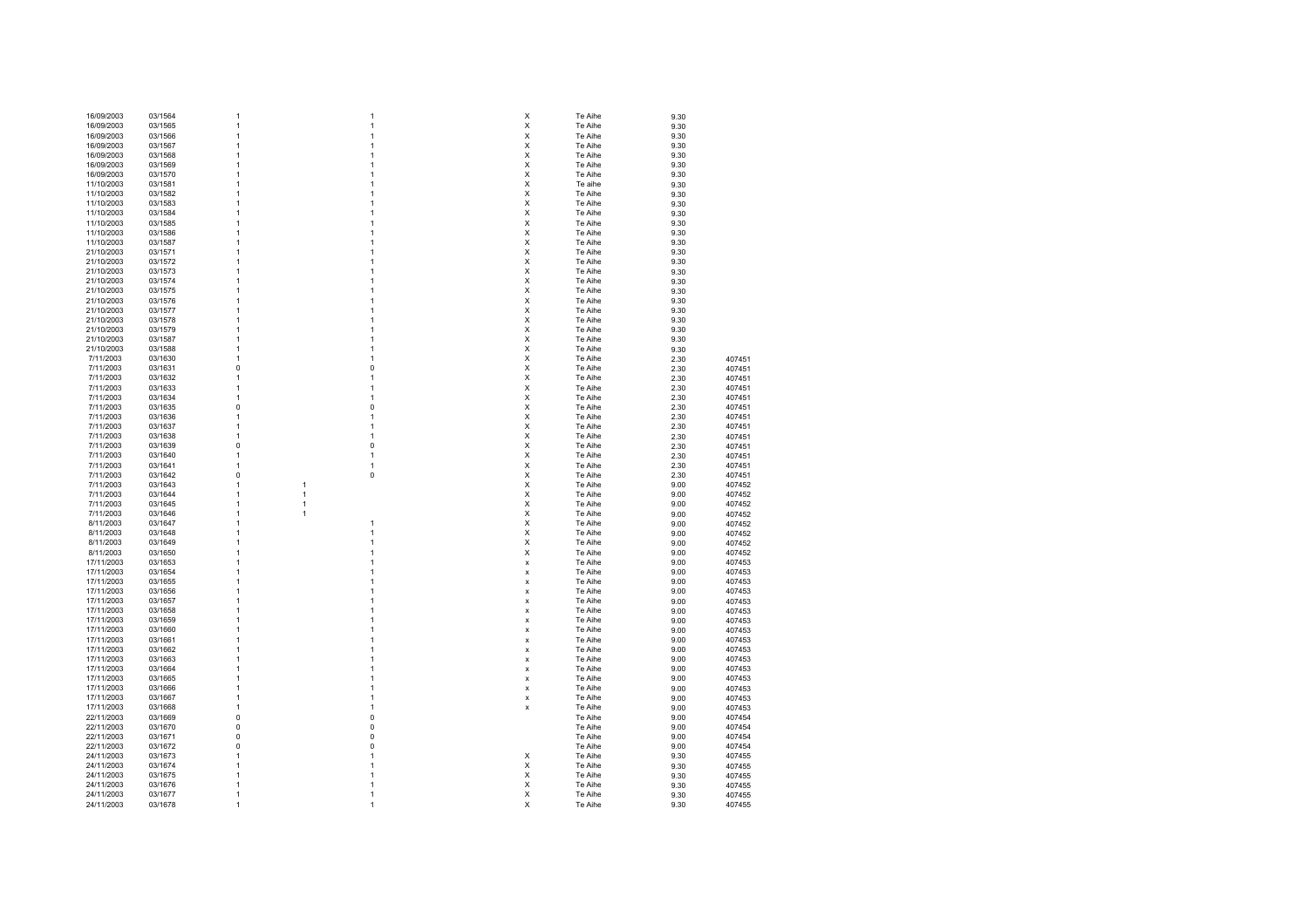| 24/11/2003 | 03/1679    |                |                |                | х                         | Te Aihe | 9.30  | 407455 |                             |
|------------|------------|----------------|----------------|----------------|---------------------------|---------|-------|--------|-----------------------------|
| 24/11/2003 | 03/1680    | 1              |                |                | X                         | Te Aihe | 9.30  | 407455 |                             |
| 24/11/2003 | 03/1681    | 1              |                |                | Χ                         | Te Aihe | 9.30  | 407455 |                             |
|            |            |                |                |                |                           |         |       |        |                             |
| 24/11/2003 | 03/1682    | 1              |                |                | $\pmb{\times}$            | Te Aihe | 9.30  | 407455 |                             |
| 24/11/2003 | 03/1683    | 1              |                |                | $\pmb{\times}$            | Te Aihe | 9.30  | 407455 |                             |
| 24/11/2003 | 03/1684    | 1              |                |                | $\pmb{\times}$            | Te Aihe | 9.30  | 407455 |                             |
| 24/11/2003 | 03/1685    | $\mathbf{1}$   |                | $\overline{1}$ | X                         | Te Aihe | 9.30  | 407455 |                             |
| 24/11/2003 | 03/1686    | $\mathbf{1}$   |                | $\overline{1}$ | X                         | Te Aihe | 9.30  | 407455 |                             |
| 29/11/2003 |            | $\mathbf{1}$   | $\overline{1}$ |                | X                         | Te Aihe |       |        |                             |
|            | Monitoring |                |                |                |                           |         | 9.00  |        | Monitoring Committee        |
| 29/11/2003 | Monitoring | $\mathbf{1}$   | $\mathbf{1}$   |                | $\pmb{\mathsf{X}}$        | Te Aihe | 9.00  |        | Monitoring Committee        |
| 29/11/2003 | Monitoring | $\mathbf{1}$   | $\mathbf{1}$   |                | $\pmb{\times}$            | Te Aihe | 9.00  |        | <b>Monitoring Committee</b> |
| 29/11/2003 | Monitoring | $\mathbf{1}$   | $\overline{1}$ |                | X                         | Te Aihe | 9.00  |        | <b>Monitoring Committee</b> |
| 29/11/2003 | Monitoring | $\overline{1}$ | $\overline{1}$ |                | X                         | Te Aihe | 9.00  |        | <b>Monitoring Committee</b> |
| 29/11/2003 | Monitoring | $\overline{1}$ | $\overline{1}$ |                | Χ                         | Te Aihe | 9.00  |        | Monitoring Committee        |
|            |            |                |                |                |                           |         |       |        |                             |
| 29/11/2003 | Monitoring | $\mathbf{1}$   | $\overline{1}$ |                | $\pmb{\times}$            | Te Aihe | 9.00  |        | Monitoring Committee        |
| 29/11/2003 | 03/1713    | $\mathbf{1}$   |                |                | $\pmb{\times}$            | Te Aihe | 14.30 | 407458 |                             |
| 29/11/2003 | 03/1714    | 1              |                | $\overline{1}$ | $\pmb{\times}$            | Te Aihe | 14.30 | 407458 |                             |
| 29/11/2003 | 03/1715    | 1              |                |                | X                         | Te Aihe | 14.30 | 407458 |                             |
| 29/11/2003 | 03/1716    | 1              |                |                | X                         | Te Aihe | 14.30 | 407458 |                             |
| 29/11/2003 | 03/1717    | 1              |                |                | $\pmb{\mathsf{X}}$        | Te Aihe | 14.30 | 407458 |                             |
|            |            |                |                |                |                           |         |       |        |                             |
| 29/11/2003 | 03/1718    | $\overline{1}$ |                |                | $\pmb{\times}$            | Te Aihe | 14.30 | 407458 |                             |
| 29/11/2003 | 03/1719    | $\mathbf{1}$   |                |                | $\pmb{\times}$            | Te Aihe | 14.30 | 407458 |                             |
| 29/11/2003 | 03/1720    | $\mathbf{1}$   |                |                | X                         | Te Aihe | 14.30 | 407458 |                             |
| 29/11/2003 | 03/1721    | 1              |                |                | X                         | Te Aihe | 14.30 | 407458 |                             |
| 29/11/2003 | 03/1722    | 1              |                |                | X                         | Te Aihe | 14.30 | 407458 |                             |
|            |            |                |                |                | Χ                         |         |       |        |                             |
| 29/11/2003 | 03/1723    | 1              |                |                |                           | Te Aihe | 14.30 | 407458 |                             |
| 29/11/2003 | 03/1724    | $\mathbf{1}$   |                |                | Χ                         | Te Aihe | 14.30 | 407458 |                             |
| 4/12/2003  | 03/1725    | $\mathbf{1}$   |                |                | X                         | Te Aihe | 9.00  | 407459 |                             |
| 4/12/2003  | 03/1726    | 1              |                |                | X                         | Te Aihe | 9.00  | 407459 |                             |
| 4/12/2003  | 03/1727    | 1              |                |                | X                         | Te Aihe | 9.00  | 407459 |                             |
| 4/12/2003  | 03/1728    | 1              |                |                | X                         | Te Aihe |       |        |                             |
|            |            |                |                |                |                           |         | 9.00  | 407459 |                             |
| 4/12/2003  | 03/1729    | 1              |                |                | Χ                         | Te Aihe | 9.00  | 407459 |                             |
| 4/12/2003  | 03/1730    | 1              |                |                | Χ                         | Te Aihe | 9.00  | 407459 |                             |
| 4/12/2003  | 03/1731    | $\mathbf{1}$   |                |                | X                         | Te Aihe | 9.00  | 407459 |                             |
| 4/12/2003  | 03/1731    | 1              |                | -1             | X                         | Te Aihe | 9.00  | 407459 |                             |
| 4/12/2003  | 03/1732    | 1              |                |                | X                         | Te Aihe | 9.00  | 407459 |                             |
| 4/12/2003  | 03/1733    | 1              |                |                | $\pmb{\times}$            | Te Aihe | 9.00  | 407459 |                             |
|            |            |                |                |                |                           |         |       |        |                             |
| 7/12/2003  | 03/1758    | 1              |                |                | $\boldsymbol{\mathsf{X}}$ | Te Aihe | 9.00  | 407461 |                             |
| 7/12/2003  | 03/1759    | 1              |                |                | X                         | Te Aihe | 9.00  | 407461 |                             |
| 8/12/2003  | 03/1746    | 1              |                |                |                           | Te Aihe | 9.30  | 407461 |                             |
| 8/12/2003  | 03/1747    | 1              |                |                |                           | Te Aihe | 9.30  | 407461 |                             |
| 8/12/2003  | 03/1748    | 1              |                |                |                           | Te Aihe | 9.30  | 407461 |                             |
| 8/12/2003  | 03/1749    | 1              |                |                |                           |         |       |        |                             |
|            |            |                |                |                |                           | Te Aihe | 9.30  | 407461 |                             |
| 8/12/2003  | 03/1750    | 1              |                |                |                           | Te Aihe | 9.30  | 407461 |                             |
| 8/12/2003  | 03/1751    | 1              |                |                |                           | Te Aihe | 9.30  | 407461 |                             |
| 8/12/2003  | 03/1752    | $\mathbf{1}$   |                |                |                           | Te Aihe | 9.30  | 407461 |                             |
| 8/12/2003  | 03/1753    | 1              |                |                |                           | Te Aihe | 9.30  | 407461 |                             |
| 8/12/2003  | 03/1754    | 1              |                |                |                           | Te Aihe | 9.30  | 407461 |                             |
|            |            | 1              |                |                |                           |         |       |        |                             |
| 8/12/2003  | 03/1755    |                |                |                |                           | Te Aihe | 9.30  | 407461 |                             |
| 8/12/2003  | 03/1756    | 1              |                |                |                           | Te Aihe | 9.30  | 407461 |                             |
| 8/12/2003  | 03/1757    | 1              |                |                |                           | Te Aihe | 9.30  | 407461 |                             |
| 9/12/2003  | 03/1737    | 1              |                |                | $\pmb{\times}$            | Te Aihe | 9.30  | 407462 |                             |
| 10/12/2003 | 03/1738    | 1              |                |                |                           | Te Aihe | 9.30  | 407462 |                             |
| 10/12/2003 | 03/1739    | 1              |                |                |                           | Te Aihe | 9.30  | 407462 |                             |
|            |            |                |                |                |                           |         |       |        |                             |
| 10/12/2003 | 03/1740    | 1              |                |                |                           | Te Aihe | 9.30  | 407462 |                             |
| 10/12/2003 | 03/1741    | 1              |                |                |                           | Te Aihe | 9.30  | 407462 |                             |
| 10/12/2003 | 03/1742    | $\mathbf{1}$   |                |                |                           | Te Aihe | 9.30  | 407462 |                             |
| 10/12/2003 | 03/1743    | 1              |                |                |                           | Te Aihe | 9.30  | 407462 |                             |
| 10/12/2003 | 03/1744    | 1              |                |                |                           | Te Aihe | 9.30  | 407462 |                             |
|            |            |                |                |                |                           |         |       |        |                             |
| 10/12/2003 | 03/1745    | 1              |                |                |                           | Te Aihe | 9.30  | 407462 |                             |
| 10/12/2003 | 03/1760    | 1              |                |                |                           | Te Aihe | 9.30  | 407462 |                             |
| 10/12/2003 | 03/1761    | 1              |                |                |                           | Te Aihe | 9.30  | 407462 |                             |
| 10/12/2003 | 03/1762    | 1              |                |                |                           | Te Aihe | 9.30  | 407462 |                             |
| 10/12/2003 | 03/1763    | 1              |                |                |                           | Te Aihe | 9.30  | 407462 |                             |
| 10/12/2003 | 03/1764    | 1              |                |                |                           | Te Aihe |       |        |                             |
|            |            |                |                |                |                           |         | 9.30  | 407462 |                             |
| 10/12/2003 | 03/1765    |                |                |                |                           | Te Aihe | 9.30  | 407462 |                             |
| 12/12/2003 | 03/1791    | 1              |                |                | X                         | Te Aihe | 9.30  | 407464 |                             |
| 12/12/2003 | 03/1792    |                |                |                | $\boldsymbol{\mathsf{x}}$ | Te Aihe | 9.30  | 407464 |                             |
| 12/12/2003 | 03/1793    | 1              |                |                | x                         | Te Aihe | 9.30  | 407464 |                             |
| 12/12/2003 | 03/1794    | 1              |                |                | x                         | Te Aihe | 9.30  | 407464 |                             |
|            |            |                |                |                |                           |         |       |        |                             |
| 12/12/2003 | 03/1795    | 1              |                |                | x                         | Te Aihe | 9.30  | 407464 |                             |
| 12/12/2003 | 03/1796    | 1              |                |                | х                         | Te Aihe | 9.30  | 407464 |                             |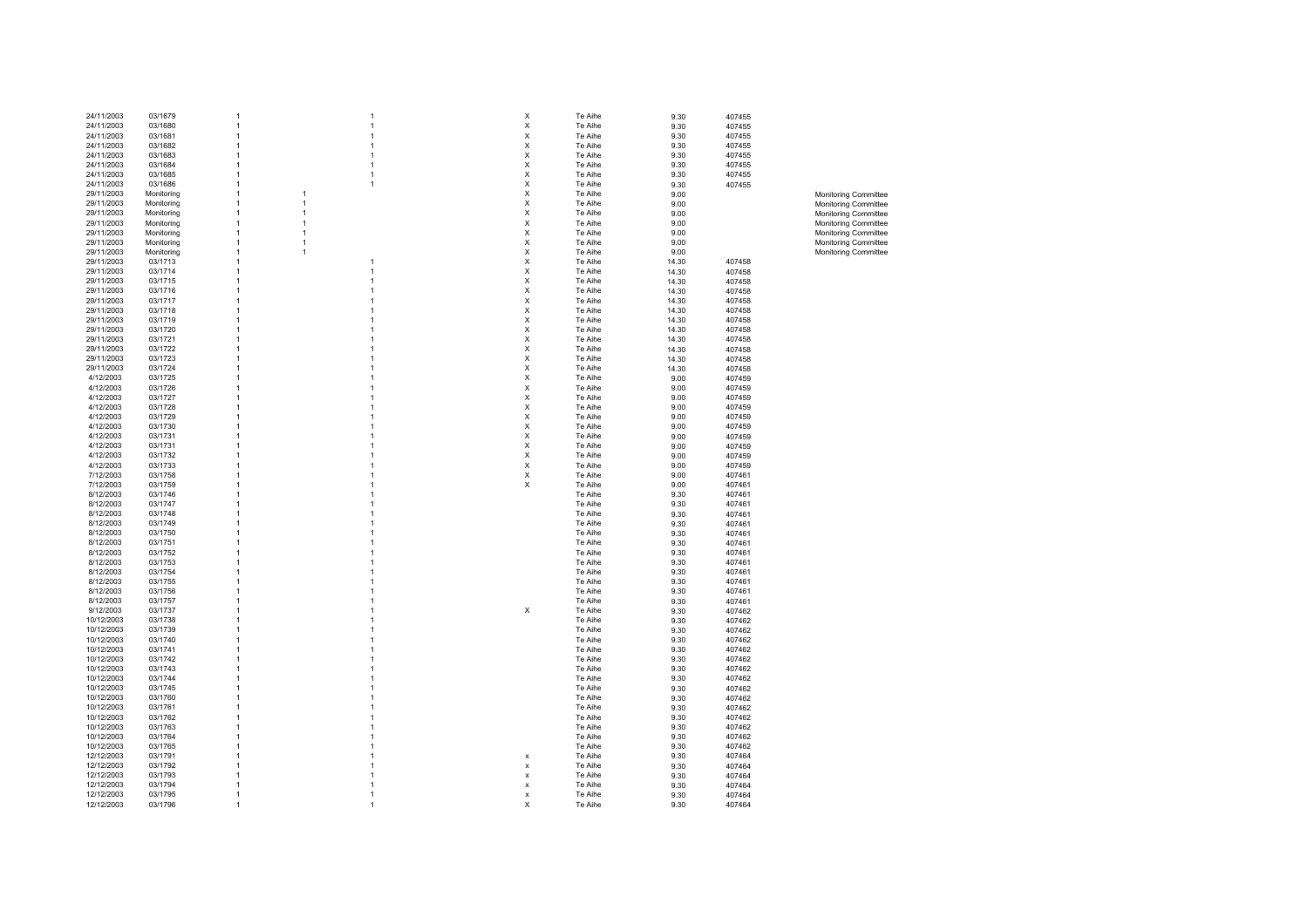| 12/12/2003 | 03/1797 | 1              |                |   | х | Te Aihe | 9.30 | 407464 |
|------------|---------|----------------|----------------|---|---|---------|------|--------|
| 12/12/2003 | 03/1798 | 1              |                | 1 | X | Te Aihe |      |        |
|            |         |                |                |   |   |         | 9.30 | 407464 |
| 12/12/2003 | 03/1766 | 1              | $\mathbf{1}$   |   |   | Te Aihe | 9.00 | 407463 |
| 12/12/2003 | 03/1767 | $\mathbf{1}$   | $\mathbf{1}$   |   |   | Te Aihe | 9.00 | 407463 |
|            |         |                |                |   |   |         |      |        |
| 12/12/2003 | 03/1768 | $\mathbf{1}$   | 1              |   |   | Te Aihe | 9.00 | 407463 |
| 12/12/2003 | 03/1769 | $\mathbf{1}$   | 1              |   |   | Te Aihe | 9.00 | 407463 |
|            |         | 1              | 1              |   |   |         |      |        |
| 12/12/2003 | 03/1770 |                |                |   |   | Te Aihe | 9.00 | 407463 |
| 12/12/2003 | 03/1771 | 1              | 1              |   |   | Te Aihe | 9.00 | 407463 |
| 12/12/2003 | 03/1772 | $\mathbf{1}$   | 1              |   |   | Te Aihe | 9.00 | 407463 |
|            |         |                |                |   |   |         |      |        |
| 12/12/2003 | 03/1773 | $\mathbf{1}$   | 1              |   |   | Te Aihe | 9.00 | 407463 |
| 12/12/2003 | 03/1774 | $\mathbf{1}$   | 1              |   |   | Te Aihe | 9.00 | 407463 |
|            |         |                |                |   |   |         |      |        |
| 12/12/2003 | 03/1775 | 1              | 1              |   |   | Te Aihe | 9.00 | 407463 |
| 12/12/2003 | 03/1776 | 1              | 1              |   |   | Te Aihe | 9.00 | 407463 |
| 12/12/2003 | 03/1777 | 1              | 1              |   |   | Te Aihe | 9.00 | 407463 |
|            |         |                |                |   |   |         |      |        |
| 12/12/2003 | 03/1778 | 1              | 1              |   |   | Te Aihe | 9.00 | 407463 |
| 12/12/2003 | 03/1779 | $\mathbf{1}$   | 1              |   |   | Te Aihe | 9.00 | 407463 |
|            |         |                |                |   |   |         |      |        |
| 12/12/2003 | 03/1780 | $\mathbf{1}$   | 1              |   |   | Te Aihe | 9.00 | 407463 |
| 12/12/2003 | 03/1781 | $\mathbf{1}$   | 1              |   |   | Te Aihe | 9.00 | 407463 |
| 12/12/2003 |         |                | 1              |   |   |         |      |        |
|            | 03/1782 | 1              |                |   |   | Te Aihe | 9.00 | 407463 |
| 12/12/2003 | 03/1783 | 1              | 1              |   |   | Te Aihe | 9.00 | 407463 |
| 12/12/2003 | 03/1784 | $\mathbf{1}$   | $\mathbf{1}$   |   |   | Te Aihe | 9.00 | 407463 |
|            |         |                |                |   |   |         |      |        |
| 12/12/2003 | 03/1785 | 1              | 1              |   |   | Te Aihe | 9.00 | 407463 |
| 12/12/2003 | 03/1786 | 1              | 1              |   |   | Te Aihe | 9.00 | 407463 |
|            |         |                |                |   |   |         |      |        |
| 12/12/2003 | 03/1787 | 1              | 1              |   |   | Te Aihe | 9.00 | 407463 |
| 12/12/2003 | 03/1788 | 1              | 1              |   |   | Te Aihe | 9.00 | 407463 |
|            |         | 1              | $\mathbf{1}$   |   |   |         |      |        |
| 12/12/2003 | 03/1789 |                |                |   |   | Te Aihe | 9.00 | 407463 |
| 12/12/2003 | 03/1790 | 1              | $\mathbf{1}$   |   |   | Te Aihe | 9.00 | 407463 |
| 13/12/2003 | 03/1799 | 1              |                | 1 |   | Te Aihe | 9.00 | 407465 |
|            |         |                |                |   |   |         |      |        |
| 13/12/2003 | 03/1800 | 1              |                | 1 |   | Te Aihe | 9.00 | 407465 |
| 13/12/2003 | 03/1801 | 1              |                |   |   | Te Aihe | 9.00 | 407465 |
|            |         |                |                |   |   |         |      |        |
| 13/12/2003 | 03/1802 | 1              |                | 1 |   | Te Aihe | 9.00 | 407465 |
| 13/12/2003 | 03/1803 | 1              |                |   |   | Te Aihe | 9.00 | 407465 |
| 13/12/2003 | 03/1804 | 1              |                |   |   | Te Aihe | 9.00 | 407465 |
|            |         |                |                |   |   |         |      |        |
| 13/12/2003 | 03/1805 | $\mathbf{1}$   |                | 1 |   | Te Aihe | 9.00 | 407465 |
| 13/12/2003 | 03/1806 | $\mathbf{1}$   |                | 1 |   | Te Aihe | 9.00 | 407465 |
|            |         |                |                |   |   |         |      |        |
| 13/12/2003 | 03/1807 | $\mathbf{1}$   |                | 1 |   | Te Aihe | 9.00 | 407465 |
| 13/12/2003 | 03/1808 | 1              |                |   |   | Te Aihe | 9.00 | 407465 |
|            | 03/1809 | 1              |                |   |   |         |      |        |
| 13/12/2003 |         |                |                |   |   | Te Aihe | 9.00 | 407465 |
| 13/12/2003 | 03/1810 | 1              |                |   |   | Te Aihe | 9.00 | 407465 |
| 13/12/2003 | 03/1811 | 1              |                |   |   | Te Aihe | 9.00 | 407465 |
|            |         |                |                |   |   |         |      |        |
| 13/12/2003 | 03/1812 | 1              |                |   |   | Te Aihe | 9.00 | 407465 |
| 13/12/2003 | 03/1813 | $\overline{1}$ |                | 1 |   | Te Aihe | 9.00 | 407465 |
|            |         | 1              |                | 1 |   |         |      |        |
| 15/12/2003 | 03/1814 |                |                |   | Χ | Te Aihe | 9.00 | 407466 |
| 15/12/2003 | 03/1815 | 1              |                | 1 | Χ | Te Aihe | 9.00 | 407466 |
| 15/12/2003 | 03/1816 | 1              |                | 1 | Χ | Te Aihe | 9.00 | 407466 |
|            |         |                |                |   |   |         |      |        |
| 15/12/2003 | 03/1817 | $\mathbf{1}$   | 1              |   | Χ | Te Aihe | 9.00 | 407466 |
| 15/12/2003 | 03/1818 | 1              | $\mathbf{1}$   |   | Χ | Te Aihe | 9.00 | 407466 |
|            |         |                |                |   |   |         |      |        |
| 15/12/2003 | 03/1819 | 1              | 1              |   | X | Te Aihe | 9.00 | 407466 |
| 15/12/2003 | 03/1820 | 1              | 1              |   | X | Te Aihe | 9.00 | 407466 |
| 15/12/2003 | 03/1821 | 1              | 1              |   | X | Te Aihe | 9.00 | 407466 |
|            |         |                |                |   |   |         |      |        |
| 15/12/2003 | 03/1822 | 1              | 1              |   | Χ | Te Aihe | 9.00 | 407466 |
| 15/12/2003 | 03/1823 | 1              | $\overline{1}$ |   | Χ | Te Aihe | 9.00 | 407466 |
|            |         |                |                |   |   |         |      |        |
| 15/12/2003 | 03/1824 | 1              | 1              |   | Χ | Te Aihe | 9.00 | 407466 |
| 15/12/2003 | 03/1825 | $\overline{1}$ | 1              |   | X | Te Aihe | 9.00 | 407466 |
|            |         | 1              |                |   | X |         |      |        |
| 15/12/2003 | 03/1826 |                | 1              |   |   | Te Aihe | 9.00 | 407466 |
| 15/12/2003 | 03/1827 | 1              | 1              |   | X | Te Aihe | 9.00 | 407466 |
| 16/12/2003 | 03/1832 | 1              |                | 1 |   | Te Aihe | 9.00 | 407469 |
|            |         |                |                |   |   |         |      |        |
| 17/12/2003 | 03/1828 | $\mathbf{1}$   |                | 1 | X | Te Aihe | 9.00 | 407469 |
| 17/12/2003 | 03/1829 | $\mathbf{1}$   |                | 1 | X | Te Aihe | 9.00 | 407469 |
|            |         |                |                |   |   |         |      |        |
| 17/12/2003 | 03/1830 | $\overline{1}$ |                | 1 | X | Te Aihe | 9.00 | 407469 |
| 17/12/2003 | 03/1831 | $\overline{1}$ |                | 1 | X | Te Aihe | 9.00 | 407469 |
| 17/12/2003 | 03/1833 | 1              | 1              |   | X | Te Aihe |      |        |
|            |         |                |                |   |   |         | 9.00 | 407470 |
| 17/12/2003 | 03/1834 | 1              | 1              |   | Χ | Te Aihe | 9.00 | 407470 |
| 17/12/2003 | 03/1835 | 1              | 1              |   | Χ | Te Aihe | 9.00 | 407470 |
|            |         |                |                |   |   |         |      |        |
| 17/12/2003 | 03/1836 | $\mathbf{1}$   | 1              |   | Χ | Te Aihe | 9.00 | 407470 |
| 17/12/2003 | 03/1837 | $\overline{1}$ | -1             |   | X | Te Aihe | 9.00 | 407470 |
|            |         | $\overline{1}$ | -1             |   | X | Te Aihe |      |        |
| 17/12/2003 | 03/1838 |                |                |   |   |         | 9.00 | 407470 |
| 17/12/2003 | 03/1839 | $\mathbf{1}$   | 1              |   | X | Te Aihe | 9.00 | 407470 |
| 17/12/2003 | 03/1840 | 1              | 1              |   | X | Te Aihe | 9.00 | 407470 |
|            |         |                |                |   |   |         |      |        |
| 17/12/2003 | 03/1841 | 1              | 1              |   | X | Te Aihe | 9.00 | 407470 |
| 17/12/2003 | 03/1842 | $\mathbf{1}$   | $\mathbf{1}$   |   | X | Te Aihe | 9.00 | 407470 |
|            |         | $\mathbf{1}$   | $\mathbf{1}$   |   | X |         |      |        |
| 17/12/2003 | 03/1843 |                |                |   |   | Te Aihe | 9.00 | 407470 |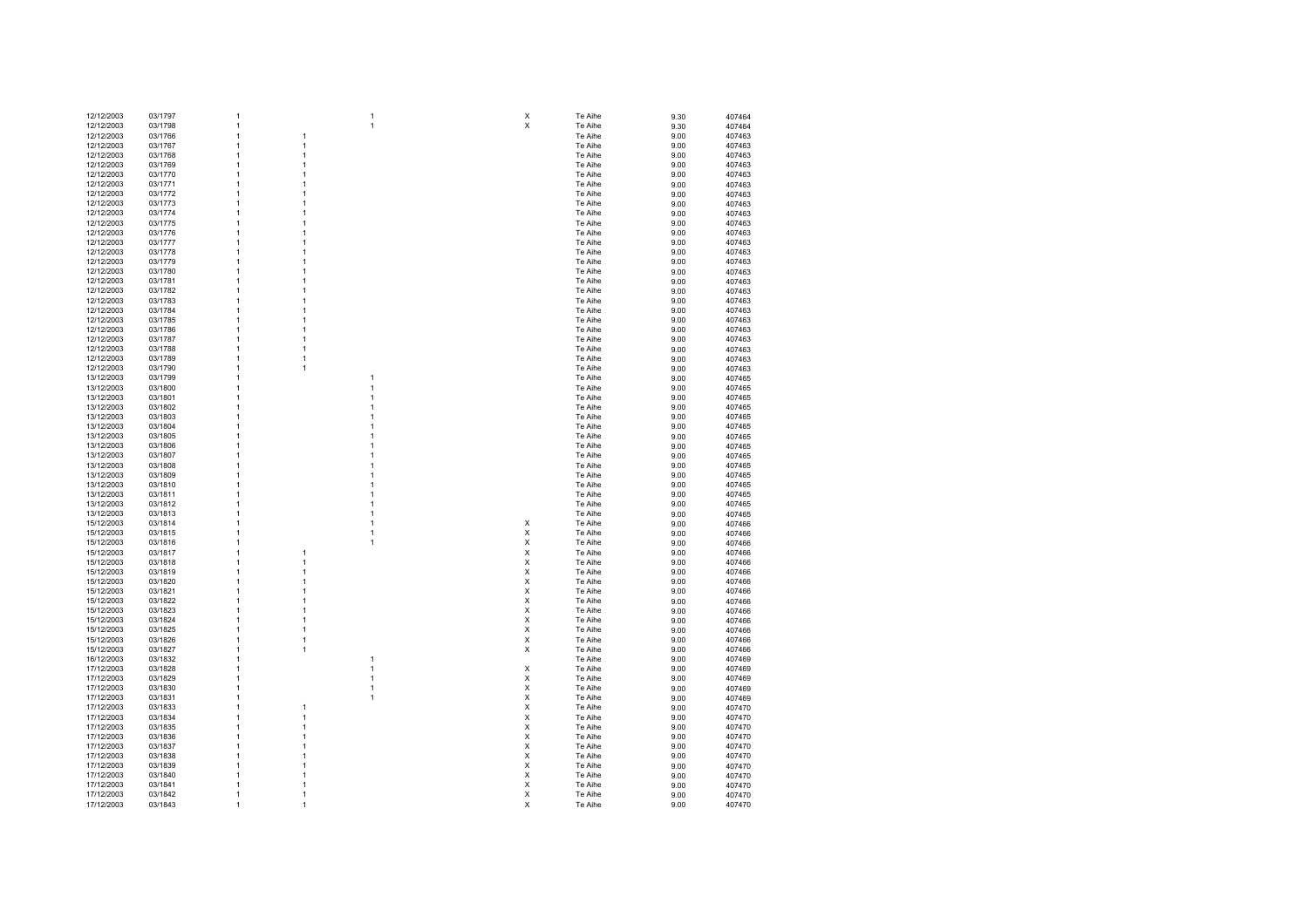| 17/12/2003 | 03/1844 |              | 1              |                | X | Te Aihe | 9.00  | 407470 |
|------------|---------|--------------|----------------|----------------|---|---------|-------|--------|
| 17/12/2003 | 03/1845 |              | $\overline{1}$ |                | X | Te Aihe | 9.00  | 407470 |
| 17/12/2003 | 03/1846 |              | $\overline{1}$ |                | X | Te Aihe |       |        |
|            |         |              |                |                |   |         | 9.00  | 407470 |
| 17/12/2003 | 03/1847 |              | $\overline{1}$ |                | X | Te Aihe | 9.00  | 407470 |
| 17/12/2003 | 03/1848 |              | $\overline{1}$ |                | X | Te Aihe | 9.00  | 407470 |
| 17/12/2003 | 03/1849 | 1            | $\overline{1}$ |                | X | Te Aihe | 9.00  | 407470 |
| 17/12/2003 | 03/1850 | 1            | $\overline{1}$ |                | X | Te Aihe | 9.00  | 407470 |
|            |         |              |                |                |   |         |       |        |
| 20/12/2003 | 03/1851 | 1            |                | 1              | X | Te Aihe | 9.00  | 407471 |
| 20/12/2003 | 03/1852 | $\mathbf{1}$ |                | 1              | X | Te Aihe | 9.00  | 407471 |
| 20/12/2003 | 03/1853 | $\mathbf{1}$ |                | 1              | X | Te Aihe | 9.00  | 407471 |
| 20/12/2003 | 03/1854 | $\mathbf{1}$ |                | 1              | X | Te Aihe |       |        |
|            |         |              |                |                |   |         | 9.00  | 407471 |
| 20/12/2003 | 03/1855 | $\mathbf{1}$ |                | $\overline{1}$ | X | Te Aihe | 9.00  | 407471 |
| 20/12/2003 | 03/1856 | 0            |                | $\pmb{0}$      | X | Te Aihe | 9.00  | 407471 |
| 20/12/2003 | 03/1857 | 0            |                | 0              | X | Te Aihe | 9.00  | 407471 |
|            |         |              |                | 1              | Χ |         |       |        |
| 31/12/2003 | 03/1868 |              |                |                |   | Te Aihe | 10.00 | 407473 |
| 31/12/2003 | 03/1869 |              |                | 1              | Χ | Te Aihe | 9.00  | 407473 |
| 31/12/2003 | 03/1870 |              |                |                | X | Te Aihe | 9.00  | 407473 |
| 31/12/2003 | 13/1871 |              |                |                | X | Te Aihe | 9.00  | 407473 |
|            |         |              |                |                | X |         |       |        |
| 31/12/2003 | 03/1872 |              |                |                |   | Te Aihe | 9.00  | 407473 |
| 31/12/2003 | 03/1873 | 1            |                |                | X | Te Aihe | 9.00  | 407473 |
| 31/12/2003 | 03/1874 |              |                |                | X | Te Aihe | 9.00  | 407473 |
| 31/12/2003 | 03/1875 | 1            |                | 1              | X | Te Aihe | 9.00  | 407473 |
| 31/12/2003 | 03/1876 | 1            |                | 1              | X |         |       |        |
|            |         |              |                |                |   | Te Aihe | 9.00  | 407473 |
| 31/12/2003 | 03/1877 | 1            |                | 1              | X | Te Aihe | 9.00  | 407473 |
| 31/12/2003 | 03/1878 | -1           |                | 1              | X | Te Aihe | 9.00  | 407473 |
| 31/12/2003 | 03/1879 |              |                | 1              | Χ | Te Aihe | 9.00  | 407473 |
|            |         |              |                |                |   |         |       |        |
| 31/12/2003 | 03/1880 |              |                | 1              | Χ | Te Aihe | 9.00  | 407473 |
| 2/01/2004  | 04/1881 |              | $\overline{1}$ |                | Χ | Te Aihe | 9.00  | 407473 |
| 2/01/2004  | 04/1882 |              | $\overline{1}$ |                | X | Te Aihe | 9.00  | 407473 |
| 2/01/2004  | 04/1883 | -1           | $\overline{1}$ |                | X | Te Aihe | 9.00  | 407473 |
|            |         | -1           | $\overline{1}$ |                | X |         |       |        |
| 2/01/2004  | 04/1884 |              |                |                |   | Te Aihe | 9.00  | 407473 |
| 2/01/2004  | 04/1885 | 1            | 1              |                | Χ | Te Aihe | 9.00  | 407474 |
| 2/01/2004  | 04/1886 | 1            | $\overline{1}$ |                | Χ | Te Aihe | 9.00  | 407474 |
| 2/01/2004  | 04/1887 | 1            | 1              |                | X | Te Aihe | 9.00  | 407474 |
|            |         |              |                |                |   |         |       |        |
| 2/01/2004  | 04/1888 | 1            | $\overline{1}$ |                | X | Te Aihe | 9.00  | 407474 |
| 2/01/2004  | 04/1889 | 1            | $\overline{1}$ |                | X | Te Aihe | 9.00  | 407474 |
| 2/01/2004  | 04/1890 | 1            | $\overline{1}$ |                | X | Te Aihe | 9.00  | 407474 |
| 2/01/2004  | 04/1891 | 1            | $\overline{1}$ |                | X | Te Aihe | 9.00  | 407474 |
| 2/01/2004  | 04/1892 | -1           | $\mathbf{1}$   |                | X | Te Aihe |       |        |
|            |         |              |                |                |   |         | 9.00  | 407474 |
| 2/01/2004  | 04/1893 |              | $\overline{1}$ |                | x | Te Aihe | 9.00  | 407474 |
| 2/01/2004  | 04/1899 |              |                | 1              | X | Te Aihe | 9.00  | 407475 |
| 2/01/2004  | 04/1900 |              |                | 1              | X | Te Aihe | 9.00  | 407475 |
| 2/01/2004  | 04/1901 |              |                | 1              | X | Te Aihe | 9.00  | 407475 |
|            |         |              |                |                |   |         |       |        |
| 2/01/2004  | 04/1902 | -1           |                |                | X | Te Aihe | 9.00  | 407475 |
| 3/01/2004  | 04/1894 | -1           |                | 1              | X | Te Aihe | 9.00  | 407474 |
| 3/01/2004  | 04/1895 |              |                |                | X | Te Aihe | 9.00  | 407474 |
| 3/01/2004  | 041896  |              |                |                | X | Te Aihe | 9.00  | 407474 |
|            |         |              |                |                |   |         |       |        |
| 3/01/2004  | 04/1897 | 1            |                | 1              | X | Te Aihe | 9.00  | 407474 |
| 4/01/2004  | 04/1903 | -1           |                | 1              | X | Te Aihe | 9.00  | 407475 |
| 4/01/2004  | 04/1904 | -1           |                | 1              | X | Te Aihe | 9.00  | 407475 |
| 12/01/2004 | 04/1931 |              |                | 1              |   | Te Aihe |       | 407477 |
|            |         |              |                |                |   |         |       |        |
| 12/01/2004 | 04/1932 |              |                | 1              |   | Te Aihe |       | 407477 |
| 12/01/2004 | 04/1933 |              | $\overline{1}$ |                |   | Te Aihe |       | 407477 |
| 12/01/2004 | 04/1934 | -1           | $\overline{1}$ |                |   | Te Aihe |       | 407477 |
| 12/01/2004 | 04/1935 | -1           | 1              |                |   | Te Aihe |       | 407477 |
| 12/01/2004 |         | -1           | $\overline{1}$ |                |   | Te Aihe |       |        |
|            | 04/1936 |              |                |                |   |         |       | 407477 |
| 12/01/2004 | 04/1937 | 1            | 1              |                |   | Te Aihe |       | 407477 |
| 12/01/2004 | 04/1938 | 1            | 1              |                |   | Te Aihe |       | 407477 |
| 12/01/2004 | 04/1939 | 1            | 1              |                |   | Te Aihe |       | 407477 |
|            | 04/1940 | 1            | $\overline{1}$ |                |   |         |       |        |
| 12/01/2004 |         |              |                |                |   | Te Aihe |       | 407477 |
| 12/01/2004 | 04/1941 | 1            | $\mathbf{1}$   |                |   | Te Aihe |       | 407477 |
| 12/01/2004 | 04/1942 | 1            | $\mathbf{1}$   |                |   | Te Aihe |       | 407477 |
| 12/01/2004 | 04/1943 | -1           | 1              |                |   | Te Aihe |       | 407477 |
|            |         | -1           |                |                |   |         |       |        |
| 12/01/2004 | 04/1944 |              | $\mathbf{1}$   |                |   | Te Aihe |       | 407477 |
| 12/01/2004 | 04/1945 |              | $\overline{1}$ |                |   | Te Aihe |       | 407477 |
| 12/01/2004 | 04/1946 | -1           | $\overline{1}$ |                |   | Te Aihe |       | 407477 |
| 12/01/2004 | 04/1947 | -1           | $\overline{1}$ |                |   | Te Aihe |       | 407477 |
|            |         |              |                |                |   |         |       |        |
| 12/01/2004 | 04/1948 | -1           | $\overline{1}$ |                |   | Te Aihe |       | 407477 |
| 12/01/2004 | 04/1949 | -1           | $\overline{1}$ |                |   | Te Aihe |       | 407477 |
| 14/01/2004 | 04/1950 | 1            |                | 1              | х | Te Aihe |       | 407478 |
| 14/01/2004 | 04/1951 | 1            |                | $\overline{1}$ | х | Te Aihe |       | 407478 |
|            |         |              |                | 1              | X | Te Aihe |       | 407478 |
| 14/01/2004 | 04/1952 | $\mathbf{1}$ |                |                |   |         |       |        |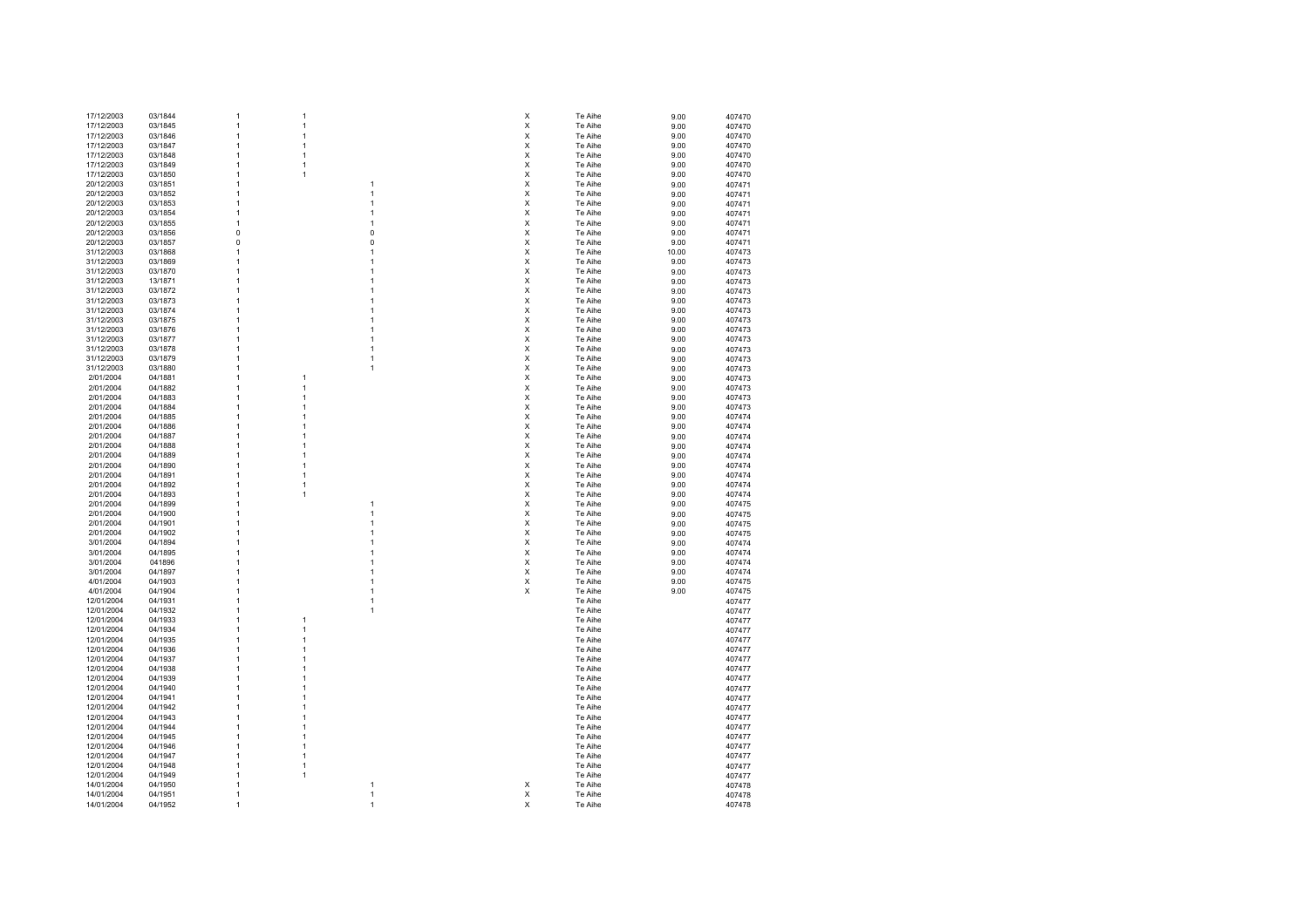| 14/01/2004 | 04/1953 | 1              |                | $\overline{1}$ | X | Te Aihe | 407478 |           |
|------------|---------|----------------|----------------|----------------|---|---------|--------|-----------|
| 14/01/2004 | 04/1954 | 1              |                | $\overline{1}$ | X | Te Aihe | 407478 |           |
|            |         |                |                |                |   |         |        |           |
| 14/01/2004 | 04/1955 | -1             |                | $\overline{1}$ | X | Te Aihe | 407478 |           |
| 14/01/2004 | 04/1956 | -1             | $\mathbf{1}$   |                | х | Te Aihe | 407478 |           |
|            |         |                |                |                |   |         |        |           |
| 14/01/2004 | 04/1957 | -1             | $\mathbf{1}$   |                | х | Te Aihe | 407478 |           |
| 14/01/2004 | 04/1958 | $\mathbf{1}$   | $\overline{1}$ |                | х | Te Aihe | 407478 |           |
| 14/01/2004 | 04/1959 | 1              | $\overline{1}$ |                | X | Te Aihe | 407478 |           |
|            |         |                |                |                |   |         |        |           |
| 14/01/2004 | 04/1960 | 1              | $\overline{1}$ |                | X | Te Aihe | 407478 |           |
| 14/01/2004 | 04/1961 | 1              | $\overline{1}$ |                | X | Te Aihe | 407478 |           |
|            |         |                |                |                |   |         |        |           |
| 14/01/2004 | 04/1962 | 1              | $\overline{1}$ |                | X | Te Aihe | 407478 |           |
| 14/01/2004 | 04/1963 | 1              | $\overline{1}$ |                | Χ | Te Aihe | 407478 |           |
| 14/01/2004 | 04/1964 | $\overline{1}$ | $\overline{1}$ |                | X | Te Aihe | 407478 |           |
|            |         |                |                |                |   |         |        |           |
| 14/01/2004 | 04/1965 | $\overline{1}$ | $\overline{1}$ |                | Χ | Te Aihe | 407478 |           |
| 15/01/2004 | 04/1966 | $\overline{1}$ |                |                |   | Te Aihe | 407479 |           |
|            |         |                |                |                |   |         |        |           |
| 15/01/2004 | 04/1967 | 1              |                | 1              |   | Te Aihe | 407479 |           |
| 15/01/2004 | 04/1968 | 1              |                | 1              |   | Te Aihe | 407479 |           |
| 15/01/2004 | 04/1969 |                |                |                |   | Te Aihe | 407479 |           |
|            |         |                |                |                |   |         |        |           |
| 23/01/2004 | 04/1991 |                |                |                | X | Te Aihe | 407479 |           |
| 23/01/2004 | 04/1992 |                |                |                | х | Te Aihe | 407491 |           |
|            |         |                |                |                |   |         |        |           |
| 23/01/2004 | 04/1993 |                |                |                | х | Te Aihe | 407481 |           |
| 23/01/2004 | 04/1994 |                |                |                | х | Te Aihe | 407481 |           |
| 23/01/2004 | 04/1995 |                |                |                | х | Te Aihe | 407481 |           |
|            |         |                |                |                |   |         |        |           |
| 23/01/2004 | 04/1996 |                |                | 1              | X | Te Aihe | 407481 |           |
| 23/01/2004 | 04/1997 |                |                |                | Χ | Te Aihe | 407481 |           |
|            |         |                |                |                |   |         |        |           |
| 23/01/2004 | 04/1998 |                |                | 1              | Χ | Te Aihe | 407481 |           |
| 23/01/2004 | 04/1999 |                |                |                | X | Te Aihe | 407481 |           |
| 23/01/2004 | 04/2000 |                |                |                | X | Te Aihe | 407481 |           |
|            |         |                |                |                |   |         |        |           |
| 23/01/2004 | 04/2001 |                |                | 1              | X | Te Aihe | 407481 |           |
| 23/01/2004 | 04/2002 | 1              |                | 1              | X | Te Aihe | 407481 |           |
|            |         |                |                |                |   |         |        |           |
| 23/01/2004 | 04/2003 |                |                | 1              | X | Te Aihe | 407481 |           |
| 23/01/2004 | 04/2004 |                |                | 1              | X | Te Aihe | 407481 |           |
| 23/01/2004 | 04/2005 |                |                | 1              | Χ | Te Aihe |        |           |
|            |         |                |                |                |   |         | 407481 |           |
| 23/01/2004 | 04/2006 |                | $\overline{1}$ |                | X | Te Aihe | 407481 |           |
| 23/01/2004 | 04/2007 |                | $\overline{1}$ |                | X | Te Aihe | 407482 |           |
|            |         |                |                |                |   |         |        |           |
| 23/01/2004 | 04/2008 |                |                | 1              | X | Te Aihe | 407482 |           |
| 24/01/2004 | 04/2009 |                |                | 1              |   | Te Aihe | 407482 |           |
| 24/01/2004 |         |                |                |                |   |         |        |           |
|            | 04/2010 |                |                |                |   | Te Aihe | 407482 |           |
| 24/01/2004 | 04/2011 |                |                |                |   | Te Aihe | 407482 |           |
| 24/01/2004 | 04/2012 | -1             |                |                |   | Te Aihe | 407482 |           |
|            |         |                |                |                |   |         |        |           |
| 24/01/2004 | 04/2013 |                |                |                |   | Te Aihe | 407482 |           |
| 24/01/2004 | 04/2014 | 1              |                |                |   | Te Aihe | 407482 |           |
|            | 04/2015 | -1             |                |                |   | Te Aihe |        |           |
| 24/01/2004 |         |                |                |                |   |         | 407482 |           |
| 24/01/2004 | 04/2016 | -1             |                |                |   | Te Aihe | 407482 |           |
| 24/01/2004 | 04/2017 |                |                |                |   | Te Aihe | 407482 |           |
|            |         |                |                |                |   |         |        |           |
| 24/01/2004 | 04/2018 |                |                |                |   | Te Aihe | 407482 |           |
| 24/01/2004 | 04/2019 |                |                |                |   | Te Aihe | 407482 |           |
|            |         | 1              |                |                |   |         |        |           |
| 24/01/2004 | 04/2020 |                |                |                |   | Te Aihe | 407482 |           |
| 24/01/2004 | 04/2021 | $\overline{1}$ |                | 1              |   | Te Aihe | 407482 |           |
| 24/01/2004 | 04/2022 | $\overline{1}$ |                | 1              |   | Te Aihe | 407482 |           |
|            |         |                |                | 1              |   |         |        |           |
| 24/01/2004 | 04/2023 | $\overline{1}$ |                |                |   | Te Aihe | 407482 |           |
| 24/01/2004 | 04/2024 | $\mathbf 0$    | $\pmb{0}$      |                | X | Te Aihe | 407483 | cancelled |
| 24/01/2004 | 04/2025 | $\mathbf 0$    | $\pmb{0}$      |                | X | Te Aihe | 407483 | cancelled |
|            |         |                |                |                |   |         |        |           |
| 24/01/2004 | 04/2026 | $\mathbf 0$    | $\pmb{0}$      |                | X | Te Aihe | 407483 | cancelled |
| 24/01/2004 | 04/2027 | $\mathbf 0$    | $\pmb{0}$      |                | X | Te Aihe | 407483 | cancelled |
|            |         |                |                |                |   |         |        |           |
| 24/01/2004 | 04/2028 | 0              | $\pmb{0}$      |                | Х | Te Aihe | 407483 | cancelled |
| 3/01/2004  | 04/1898 | $\mathbf{1}$   |                | 1              | X | Te Aihe | 407474 |           |
| 27/01/2004 | 04/2029 | $\overline{1}$ |                | 1              | X | Te Aihe |        |           |
|            |         |                |                |                |   |         | 407484 |           |
| 27/01/2004 | 04/2030 | $\overline{1}$ |                | 1              | х | Te Aihe | 407484 |           |
| 27/01/2004 | 04/2031 | -1             |                | 1              | х | Te Aihe | 407484 |           |
|            |         |                |                |                |   |         |        |           |
| 27/01/2004 | 04/2032 | 1              |                | 1              | X | Te Aihe | 407484 |           |
| 28/01/2004 | 04/2033 | 1              | $\mathbf{1}$   |                | х | Te Aihe | 407484 |           |
| 28/01/2004 | 04/2034 | 1              | $\overline{1}$ |                | X | Te Aihe |        |           |
|            |         |                |                |                |   |         | 407484 |           |
| 28/01/2004 | 04/2035 | 1              | $\mathbf{1}$   |                | X | Te Aihe | 407484 |           |
| 28/01/2004 | 04/2036 | -1             | $\mathbf{1}$   |                | X | Te Aihe | 407484 |           |
|            |         |                |                |                |   |         |        |           |
| 28/01/2004 | 04/2037 | 1              | $\mathbf{1}$   |                | X | Te Aihe | 407484 |           |
| 28/01/2004 | 04/2038 | 1              | $\mathbf{1}$   |                | Χ | Te Aihe | 407484 |           |
|            |         |                |                |                |   |         |        |           |
| 28/01/2004 | 04/2039 | 1              | $\mathbf{1}$   |                | X | Te Aihe | 407484 |           |
| 28/01/2004 | 04/2040 | $\overline{1}$ | $\mathbf{1}$   |                | X | Te Aihe | 407484 |           |
| 8/02/2004  | 04/2046 | $\overline{1}$ | $\overline{1}$ |                | X | Te Aihe | 407485 |           |
|            |         |                |                |                |   |         |        |           |
| 8/02/2004  | 04/2047 | $\overline{1}$ | $\overline{1}$ |                | X | Te Aihe | 407485 |           |
| 8/02/2004  | 04/2048 | 1              | $\overline{1}$ |                | X | Te Aihe | 407485 |           |
|            |         |                | $\overline{1}$ |                |   |         |        |           |
| 13/02/2004 | 04/2049 |                |                |                |   | Te Aihe | 407486 |           |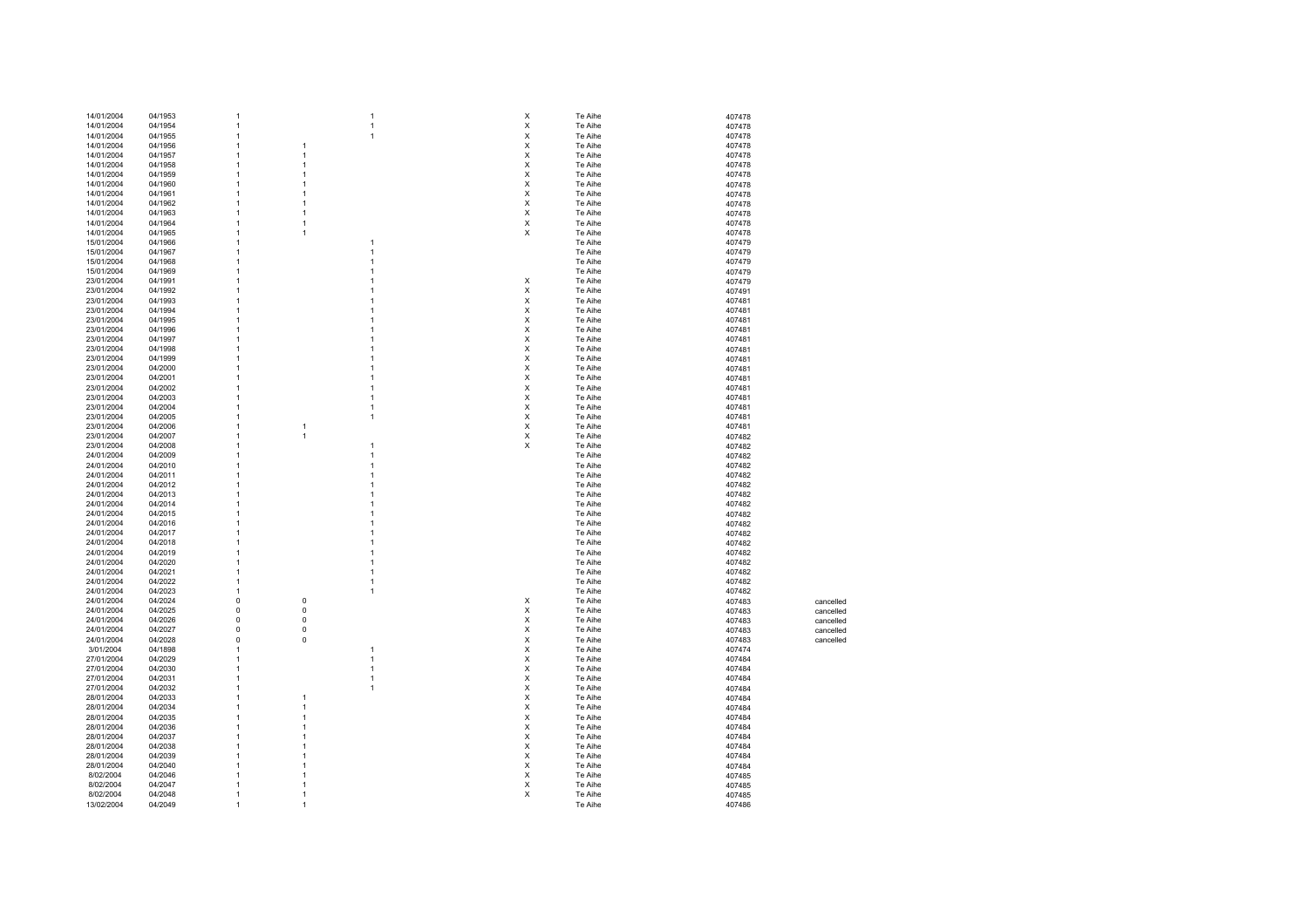| 13/02/2004 | 04/2050 | 1            | 1 |              |   | Te Aihe | 407486 |
|------------|---------|--------------|---|--------------|---|---------|--------|
| 13/02/2004 | 04/2051 | 1            | 1 |              |   | Te Aihe | 407486 |
|            |         |              |   |              |   |         |        |
| 13/02/2004 | 04/2052 | 1            | 1 |              |   | Te Aihe | 407486 |
| 13/02/2004 | 04/2053 | 1            | 1 |              |   | Te Aihe | 407486 |
| 13/02/2004 | 04/2054 | 1            | 1 |              |   | Te Aihe |        |
|            |         |              |   |              |   |         | 407486 |
| 13/02/2004 | 04/2055 | 1            | 1 |              |   | Te Aihe | 407486 |
| 13/02/2004 | 04/2056 | 1            | 1 |              |   | Te Aihe | 407486 |
|            |         |              |   |              |   |         |        |
| 13/02/2004 | 04/2057 | 1            | 1 |              |   | Te Aihe | 407486 |
| 13/02/2004 | 04/2058 | 1            | 1 |              |   | Te Aihe | 407486 |
|            |         |              |   |              |   |         |        |
| 13/02/2004 | 04/2059 | 1            | 1 |              |   | Te Aihe | 407486 |
| 13/02/2004 | 04/2060 | 1            | 1 |              |   | Te Aihe | 407486 |
|            |         |              |   |              |   | Te Aihe |        |
| 13/02/2004 | 04/2061 | 1            | 1 |              |   |         | 407486 |
| 13/02/2004 | 04/2062 | 1            | 1 |              |   | Te Aihe | 407486 |
| 13/02/2004 | 04/2063 | 1            | 1 |              |   | Te Aihe |        |
|            |         |              |   |              |   |         | 407486 |
| 13/02/2004 | 04/2064 | 1            | 1 |              |   | Te Aihe | 407486 |
| 13/02/2004 | 04/2065 | 1            | 1 |              |   | Te Aihe | 407486 |
|            |         |              |   |              |   |         |        |
| 13/02/2004 | 04/2066 | 1            | 1 |              |   | Te Aihe | 407486 |
| 13/02/2004 | 04/2067 | 1            | 1 |              |   | Te Aihe | 407486 |
|            |         |              |   |              |   |         |        |
| 13/02/2004 | 04/2068 | 1            | 1 |              |   | Te Aihe | 407486 |
| 13/02/2004 | 04/2069 | 1            | 1 |              |   | Te Aihe | 407486 |
|            |         | 1            |   |              |   |         |        |
| 13/02/2004 | 04/2070 |              | 1 |              |   | Te Aihe | 407486 |
| 13/02/2004 | 04/2071 | 1            | 1 |              |   | Te Aihe | 407486 |
| 13/02/2004 | 04/2072 | 1            | 1 |              |   | Te Aihe | 407486 |
|            |         |              |   |              |   |         |        |
| 13/02/2004 | 04/2073 | 1            | 1 |              |   | Te Aihe | 407486 |
| 13/02/2004 | 04/2074 | 1            |   | 1            |   | Te Aihe | 407486 |
|            |         |              |   |              |   |         |        |
| 13/02/2004 | 04/2075 | 1            |   | 1            |   | Te Aihe | 407486 |
| 13/02/2004 | 04/2076 | 1            |   | 1            |   | Te Aihe | 407486 |
|            |         | 1            |   | 1            |   |         |        |
| 13/02/2004 | 04/2077 |              |   |              |   | Te Aihe | 407486 |
| 13/02/2004 | 04/2078 | 1            |   | 1            | X | Te Aihe | 407486 |
| 13/02/2004 | 04/2079 | 1            |   | 1            | X | Te Aihe | 407486 |
|            |         |              |   |              |   |         |        |
| 13/02/2004 | 04/2080 | 1            |   | 1            | X | Te Aihe | 407486 |
| 13/02/2004 | 04/2081 | 1            |   | 1            | X | Te Aihe | 407486 |
|            |         |              |   |              |   |         |        |
| 13/02/2004 | 04/2082 | 1            |   | 1            | X | Te Aihe | 407486 |
| 13/02/2004 | 04/2083 | 1            |   | 1            | X | Te Aihe | 407486 |
|            |         |              |   |              |   |         |        |
| 13/02/2004 | 04/2084 | 1            |   | 1            | X | Te Aihe | 407486 |
| 13/02/2004 | 04/2085 | 1            |   | 1            | X | Te Aihe | 407486 |
| 13/02/2004 | 04/2086 | 1            |   | 1            | x | Te Aihe | 407486 |
|            |         |              |   |              |   |         |        |
| 13/02/2004 | 04/2087 | 1            |   | 1            | X | Te Aihe | 407486 |
| 13/02/2004 | 04/2088 | 1            |   | 1            | X | Te Aihe | 407486 |
|            |         |              |   |              |   |         |        |
| 12/02/2004 | 04/2089 | 1            |   | 1            |   | Te Aihe | 407487 |
| 12/02/2004 | 04/2090 | 1            |   | 1            |   | Te Aihe | 407487 |
| 12/02/2004 | 04/2091 | 1            |   | 1            |   | Te Aihe |        |
|            |         |              |   |              |   |         | 407487 |
| 12/02/2004 | 04/2092 | 1            |   | 1            |   | Te Aihe | 407487 |
| 12/02/2004 | 04/2093 | 1            |   | 1            |   | Te Aihe | 407487 |
|            |         |              |   |              |   |         |        |
| 12/02/2004 | 04/2094 | 1            |   | 1            |   | Te Aihe | 407487 |
| 12/02/2004 | 04/2095 | 1            |   | 1            |   | Te Aihe | 407487 |
| 12/02/2004 |         | 1            |   | 1            |   | Te Aihe |        |
|            | 04/2096 |              |   |              |   |         | 407487 |
| 12/02/2004 | 04/2097 | 1            |   | 1            |   | Te Aihe | 407487 |
| 12/02/2004 | 04/2098 | 1            |   | 1            |   | Te Aihe | 407487 |
|            |         |              |   |              |   |         |        |
| 12/02/2004 | 04/2099 | 1            |   | 1            |   | Te Aihe | 407487 |
| 12/02/2004 | 04/2100 | 1            |   | 1            |   | Te Aihe | 407487 |
|            |         |              |   |              |   |         |        |
| 12/02/2004 | 04/2101 | 1            |   | 1            |   | Te Aihe | 407487 |
| 12/02/2004 | 04/2102 | 1            |   | 1            |   | Te Aihe | 407487 |
| 12/02/2004 | 04/2103 | 1            |   | 1            |   | Te Aihe | 407487 |
|            |         |              |   |              |   |         |        |
| 12/02/2004 | 04/2104 | 1            |   | 1            |   | Te Aihe | 407487 |
| 28/01/2004 | 04/2041 | 1            |   | 1            |   | Te Aihe | 407485 |
|            |         |              |   |              |   |         |        |
| 28/01/2004 | 04/2042 | 1            |   | 1            |   | Te Aihe | 407485 |
| 2/06/2004  | 04/2043 | 1            |   | 1            | х | Te Aihe | 407485 |
|            |         |              |   |              |   |         |        |
| 2/06/2004  | 04/2044 | 1            |   | 1            | X | Te Aihe | 407485 |
| 2/06/2004  | 04/2045 | 1            |   | 1            | X | Te Aihe | 407485 |
| 3/06/2004  | 04/2092 | 1            |   | 1            | X | Te Aihe | 407488 |
|            |         |              |   |              |   |         |        |
| 3/06/2004  | 04/2093 | 1            |   | 1            | X | Te Aihe | 407488 |
| 3/06/2004  | 04/2094 | 1            |   | 1            | X | Te Aihe | 407488 |
|            |         |              |   |              |   |         |        |
| 3/06/2004  | 04/2095 | 1            |   | 1            | X | Te Aihe | 407488 |
| 3/06/2004  | 04/2096 | 1            |   | 1            |   | Te Aihe | 407488 |
|            |         | 1            |   | 1            |   | Te Aihe |        |
| 3/06/2004  | 04/2097 |              |   |              |   |         | 407488 |
| 3/06/2004  | 04/2098 | 1            |   | 1            |   | Te Aihe | 407488 |
| 3/08/2004  | 04/2099 | 1            |   | 1            | X | Te Aihe | 407489 |
|            |         |              |   |              |   |         |        |
| 3/08/2004  | 04/2100 | 1            |   | 1            | X | Te Aihe | 407489 |
| 3/08/2004  | 04/2101 | 1            |   | 1            | X | Te Aihe | 407489 |
|            |         | $\mathbf{1}$ |   | $\mathbf{1}$ | X |         |        |
| 3/08/2004  | 04/2102 |              |   |              |   | Te Aihe | 407489 |
|            |         |              |   | 1            | X | Te Aihe | 407492 |
| 13/03/2004 | 04/2137 | 1            |   |              |   |         |        |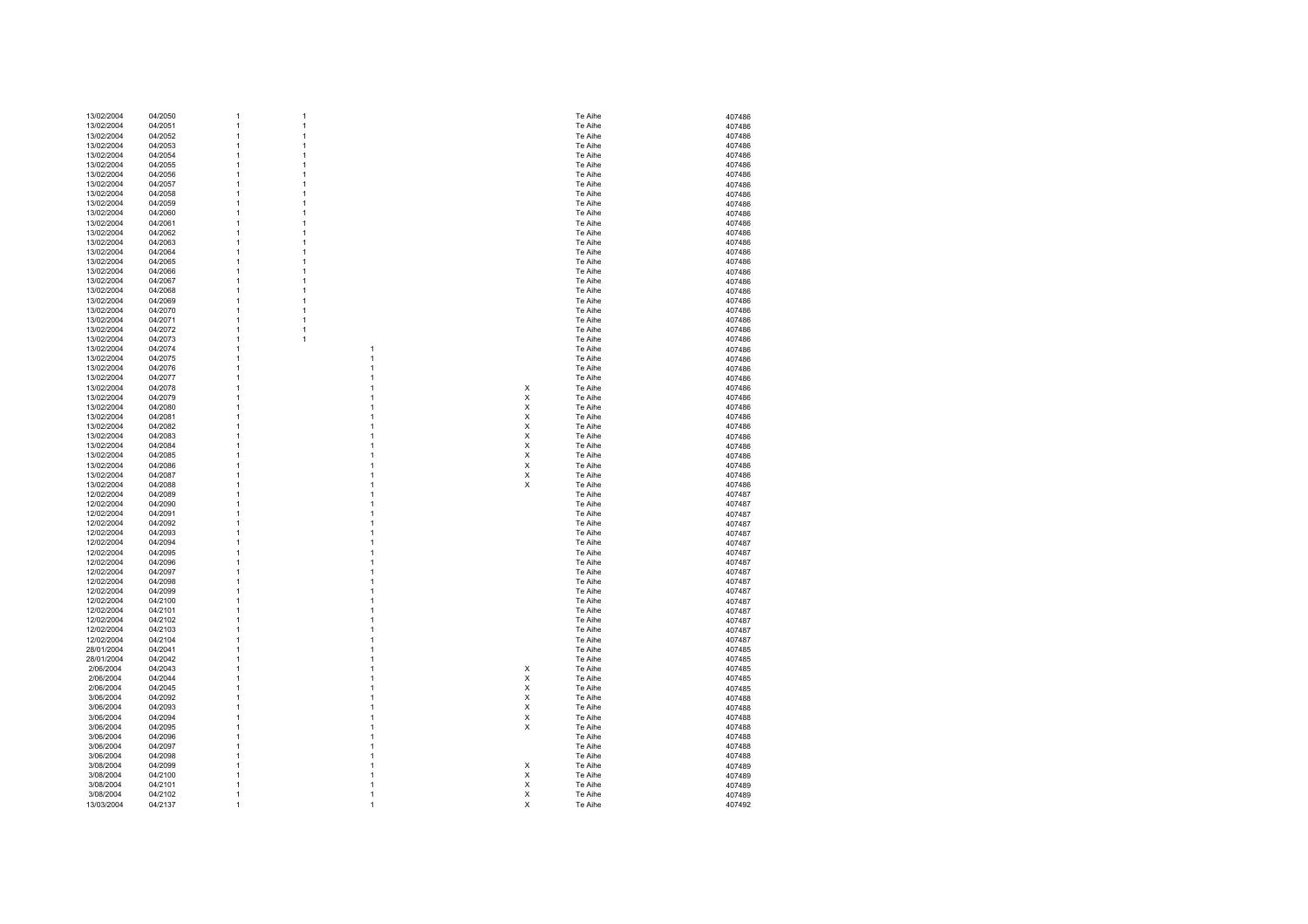| 13/03/2004               | 04/2138            | $\overline{1}$                 |                                | 1                 | х                   | Te Aihe            | 407492           |
|--------------------------|--------------------|--------------------------------|--------------------------------|-------------------|---------------------|--------------------|------------------|
| 13/03/2004               | 04/2139            | $\overline{1}$                 |                                | 1                 | X                   | Te Aihe            | 407492           |
| 13/03/2004               | 04/2140            | $\mathbf{1}$                   |                                | $\mathbf{1}$      | X                   | Te Aihe            | 407492           |
| 13/03/2004               | 04/2141            | $\overline{1}$                 |                                | 1                 | $\pmb{\times}$      | Te Aihe            | 407492           |
| 13/03/2004               | 04/2142            | $\overline{1}$                 |                                | 1                 | $\pmb{\times}$      | Te Aihe            | 407492           |
| 13/03/2004               | 04/2143            | $\mathbf{1}$                   |                                | 1                 | X                   | Te Aihe            | 407492           |
| 13/03/2004               | 04/2144            | $\overline{1}$                 |                                | 1                 | $\pmb{\times}$      | Te Aihe            | 407492           |
| 13/03/2004               | 04/2145            | $\mathbf{1}$                   |                                | 1                 | $\pmb{\times}$      | Te Aihe            | 407492           |
|                          |                    |                                |                                | 1                 |                     |                    |                  |
| 13/03/2004               | 04/2146            | $\overline{1}$                 |                                |                   | X                   | Te Aihe            | 407492           |
| 13/03/2004               | 04/2147            | $\overline{1}$                 |                                | 1                 | $\times$            | Te Aihe            | 407492           |
| 13/03/2004               | 04/2148            | $\overline{1}$                 |                                | 1                 | X                   | Te Aihe            | 407492           |
| 13/03/2004               | 04/2149            | $\overline{1}$                 |                                | 1                 | X                   | Te Aihe            | 407492           |
| 13/03/2004               | 04/2150            | $\mathbf{1}$                   |                                | 1                 | X                   | Te Aihe            | 407492           |
| 13/03/2004               | 04/2151            | $\mathbf{1}$                   |                                | 1                 | X                   | Te Aihe            | 407492           |
| 13/03/2004               | 04/2152            | $\overline{1}$                 |                                | 1                 | X                   | Te Aihe            | 407492           |
| 19/03/2004               | 04/2121            | $\overline{1}$                 |                                | 1                 | $\pmb{\times}$      | Te Aihe            | 407491           |
| 19/03/2004               | 04/2122            | $\overline{1}$                 |                                | $\mathbf{1}$      | X                   | Te Aihe            | 407491           |
| 19/03/2004               | 04/2123            | $\overline{1}$                 |                                | 1                 | $\pmb{\times}$      | Te Aihe            | 407491           |
| 19/03/2004               | 04/2124            | $\overline{1}$                 |                                | 1                 | $\pmb{\times}$      | Te Aihe            |                  |
|                          |                    |                                |                                |                   |                     |                    | 407491           |
| 19/03/2004               | 04/2125            | $\mathbf{1}$                   |                                | 1                 | $\pmb{\times}$      | Te Aihe            | 407491           |
| 19/03/2004               | 04/2126            | $\overline{1}$                 |                                | 1                 | $\pmb{\times}$      | Te Aihe            | 407491           |
| 19/03/2004               | 04/2127            | $\overline{1}$                 |                                | 1                 | $\pmb{\times}$      | Te Aihe            | 407491           |
| 19/03/2004               | 04/2128            | $\overline{1}$                 |                                | 1                 | X                   | Te Aihe            | 407491           |
| 19/03/2004               | 04/2129            | $\overline{1}$                 |                                | 1                 | $\times$            | Te Aihe            | 407491           |
| 19/03/2004               | 04/2130            | $\mathbf{1}$                   |                                | 1                 | X                   | Te Aihe            | 407491           |
| 19/03/2004               | 04/2131            | $\overline{1}$                 |                                | 1                 | X                   | Te Aihe            | 407491           |
| 19/03/2004               | 04/2132            | $\mathbf{1}$                   |                                | 1                 | $\pmb{\times}$      | Te Aihe            | 407491           |
| 19/03/2004               | 04/2133            | $\overline{1}$                 |                                | 1                 | $\pmb{\times}$      | Te Aihe            | 407491           |
| 19/03/2004               | 04/2134            | $\overline{1}$                 |                                | 1                 | $\pmb{\times}$      | Te Aihe            | 407491           |
| 19/03/2004               | 04/2135            | $\mathbf{1}$                   |                                | $\mathbf{1}$      | X                   | Te Aihe            | 407491           |
|                          | 04/2136            |                                |                                | $\mathbf{1}$      | X                   |                    |                  |
| 19/03/2004               |                    | $\mathbf{1}$                   |                                |                   |                     | Te Aihe            | 407491           |
| 19/03/2004               | 04/2157            | $\mathbf{1}$                   | $\mathbf{1}$                   |                   | $\pmb{\times}$      | Te Aihe            | 407494           |
| 19/03/2004               | 04/2158            | $\overline{1}$                 | $\mathbf{1}$                   |                   | $\pmb{\times}$      | Te Aihe            | 407494           |
| 19/03/2004               | 04/2159            | $\overline{1}$                 | $\mathbf{1}$                   |                   | $\pmb{\times}$      | Te Aihe            | 407494           |
| 19/03/2004               | 04/2160            | $\mathbf{1}$                   |                                | 1                 | $\pmb{\mathsf{X}}$  | Te Aihe            | 407494           |
| 21/03/2004               | 04/2161            | $\mathbf 0$                    |                                | $\mathsf 0$       | $\pmb{\mathsf{X}}$  | Te Aihe            | 407494 cancelled |
|                          |                    |                                |                                |                   |                     |                    |                  |
| 26/03/2004               | 04/2162            | $\mathbf{1}$                   | $\overline{1}$                 |                   | X                   | Te Aihe            | 407495           |
| 26/03/2004               | 04/2163            | $\mathbf{1}$                   | $\mathbf{1}$                   |                   | X                   | Te Aihe            |                  |
|                          |                    |                                |                                |                   |                     |                    | 407495           |
| 26/03/2004               | 04/2164            | $\mathbf{1}$<br>$\overline{1}$ | $\mathbf{1}$<br>$\overline{1}$ |                   | X                   | Te Aihe            | 407495           |
| 26/03/2004               | 04/2165            |                                |                                |                   | X                   | Te Aihe            | 407495           |
| 26/03/2004               | 04/2166            | $\mathbf{1}$                   | $\mathbf{1}$                   |                   | X                   | Te Aihe            | 407495           |
| 26/03/2004               | 04/2167            | $\overline{1}$                 | $\mathbf{1}$                   |                   | X                   | Te Aihe            | 407495           |
| 26/03/2004               | 04/2168            | $\mathbf{1}$                   | $\overline{1}$                 |                   | $\pmb{\times}$      | Te Aihe            | 407495           |
| 26/03/2004               | 04/2169            | $\overline{1}$                 | $\overline{1}$                 |                   | X                   | Te Aihe            | 407495           |
| 26/03/2004               | 04/2170            | $\overline{1}$                 | $\overline{1}$                 |                   | $\pmb{\times}$      | Te Aihe            | 407495           |
| 26/03/2004               | 04/2171            | $\overline{1}$                 | $\overline{1}$                 |                   | $\pmb{\times}$      | Te Aihe            | 407495           |
| 26/03/2004               | 04/2172            | $\overline{1}$                 | $\overline{1}$                 |                   | $\pmb{\times}$      | Te Aihe            | 407495           |
| 26/03/2004               | 04/2173            | $\overline{1}$                 | $\overline{1}$                 |                   | $\pmb{\times}$      | Te Aihe            | 407495           |
| 26/03/2004               | 04/2174            | $\mathbf{1}$                   | $\mathbf{1}$                   |                   |                     | Te Aihe            | 407495           |
| 26/03/2004               | 04/2175            | $\mathbf{1}$                   | $\mathbf{1}$                   |                   | X<br>$\pmb{\times}$ | Te Aihe            |                  |
|                          |                    | $\overline{1}$                 | $\overline{1}$                 |                   |                     |                    | 407495           |
| 26/03/2004               | 04/2176            |                                |                                |                   | X                   | Te Aihe            | 407495           |
| 26/03/2004               | 04/2177            | $\overline{1}$                 | $\mathbf{1}$                   |                   | X                   | Te Aihe            | 407495           |
| 26/03/2004               | 04/2178            | $\overline{1}$                 | $\mathbf{1}$                   |                   | X                   | Te Aihe            | 407495           |
| 26/03/2004               | 04/2179            | $\overline{1}$                 | $\overline{1}$                 |                   | $\pmb{\times}$      | Te Aihe            | 407495           |
| 26/03/2004               | 04/2180            | $\overline{1}$                 | $\overline{1}$                 |                   | $\pmb{\times}$      | Te Aihe            | 407495           |
| 26/03/2004               | 04/2181            | $\overline{1}$                 | $\overline{1}$                 |                   | $\pmb{\times}$      | Te Aihe            | 407495           |
| 26/03/2004               | 04/2182            | $\overline{1}$                 | $\overline{1}$                 |                   | $\pmb{\times}$      | Te Aihe            | 407495           |
| 26/03/2004               | 04/2183            | $\overline{1}$                 | $\mathbf{1}$                   |                   | $\pmb{\times}$      | Te Aihe            | 407495           |
| 26/03/2004               | 04/2184            | $\overline{1}$                 | $\mathbf{1}$                   |                   | $\pmb{\times}$      | Te Aihe            | 407495           |
| 26/03/2004               | 04/2185            | $\overline{1}$                 | $\mathbf{1}$                   |                   | $\pmb{\times}$      | Te Aihe            | 407495           |
| 26/03/2004               | 04/2186            | $\overline{1}$                 | $\mathbf{1}$                   |                   | $\pmb{\times}$      | Te Aihe            | 407495           |
| 26/03/2004               | 04/2187            | $\overline{1}$                 |                                | 1                 | $\pmb{\times}$      | Te Aihe            | 407495           |
|                          |                    | $\mathbf{1}$                   |                                | 1                 |                     |                    |                  |
| 26/03/2004               | 04/2188            |                                |                                | 1                 | X                   | Te Aihe            | 407495           |
| 26/03/2004               | 04/2189            | $\mathbf{1}$                   |                                |                   | $\pmb{\times}$      | Te Aihe            | 407495           |
| 26/03/2004               | 04/2190            | $\overline{1}$                 |                                | 1                 | $\pmb{\times}$      | Te Aihe            | 407495           |
| 26/03/2004               | 04/2191            | $\overline{1}$                 |                                | 1                 | X                   | Te Aihe            | 407495           |
| 26/03/2004               | 04/2192            | $\overline{1}$                 |                                | 1                 | X                   | Te Aihe            | 407495           |
| 26/03/2004               | 04/2193            | $\overline{1}$                 |                                | 1                 | X                   | Te Aihe            | 407495           |
| 26/03/2004               | 04/2194            | $\overline{1}$                 |                                | 1                 | X                   | Te Aihe            | 407495           |
| 26/03/2004               | 04/2195            | $\overline{1}$                 |                                | 1                 | X                   | Te Aihe            | 407495           |
| 26/03/2004<br>26/03/2004 | 04/2196<br>04/2197 | $\mathbf{1}$<br>$\overline{1}$ |                                | 1<br>$\mathbf{1}$ | $\pmb{\times}$<br>X | Te Aihe<br>Te Aihe | 407495<br>407495 |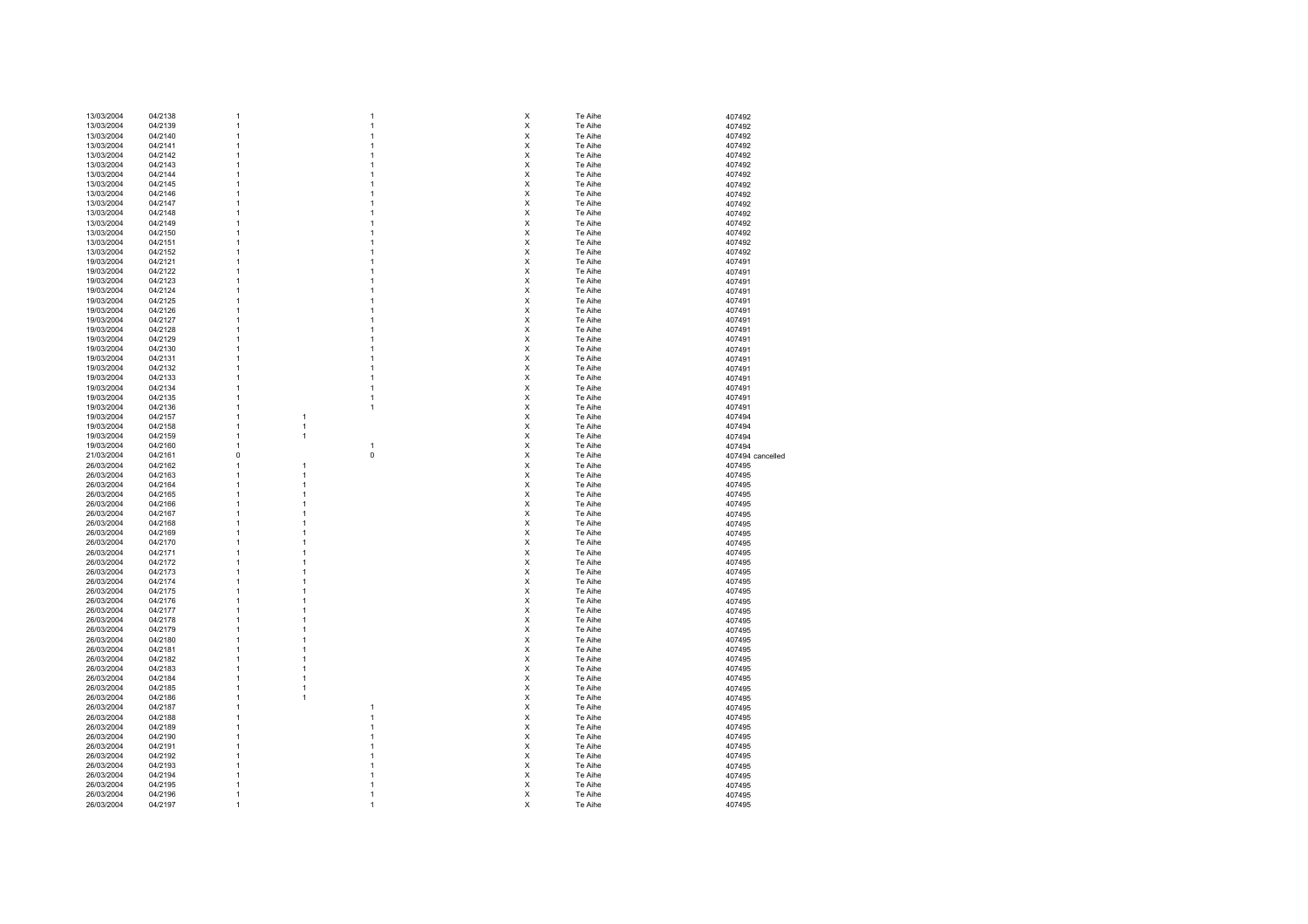| 26/03/2004 | 04/2198  | 1              |              | $\mathbf{1}$   | X                         |   | Te Aihe | 407495 |           |
|------------|----------|----------------|--------------|----------------|---------------------------|---|---------|--------|-----------|
| 26/03/2004 | 04/2199  | 1              |              | $\mathbf{1}$   | X                         |   | Te Aihe | 407485 |           |
|            |          |                |              |                |                           |   |         |        |           |
| 26/03/2004 | 04/2200  | $\mathbf{1}$   |              | $\mathbf{1}$   | X                         |   | Te Aihe | 407495 |           |
| 26/03/2004 | 04/2201  | $\overline{1}$ |              | $\mathbf{1}$   | $\boldsymbol{\mathsf{x}}$ |   | Te Aihe | 407495 |           |
|            | 04/2202  | $\mathsf 0$    |              | $\pmb{0}$      | $\boldsymbol{\mathsf{x}}$ |   | Te Aihe |        |           |
| 27/03/2004 |          |                |              |                |                           |   |         | 407496 | cancelled |
| 27/03/2004 | 04/2203  | 0              |              | $\pmb{0}$      | $\boldsymbol{\mathsf{x}}$ |   | Te Aihe | 407496 | cancelled |
| 27/03/2004 | 04/2204  | 0              |              | $\pmb{0}$      | $\boldsymbol{\mathsf{X}}$ |   | Te Aihe | 407496 | cancelled |
|            |          |                |              |                |                           |   |         |        |           |
| 27/03/2004 | 04/2205  | 0              |              | $\mathbf 0$    | $\boldsymbol{\mathsf{X}}$ |   | Te Aihe | 407496 | cancelled |
| 27/03/2004 | 04/2206  | $\mathbf 0$    |              | $\pmb{0}$      | $\boldsymbol{\mathsf{X}}$ |   | Te Aihe | 407496 | cancelled |
| 27/03/2004 | 04/2207  |                |              | $\pmb{0}$      | X                         |   | Te Aihe | 407496 |           |
|            |          | 0              |              |                |                           |   |         |        | cancelled |
| 27/03/2004 | 04/2208  | 0              |              | $\pmb{0}$      | X                         |   | Te Aihe | 407496 | cancelled |
| 27/03/2004 | 04/2209  | $\mathbf 0$    | $\mathbf 0$  |                | X                         |   | Te Aihe | 407496 | cancelled |
|            |          |                |              |                |                           |   |         |        |           |
| 27/03/2004 | 04/2210  | $\Omega$       | $\mathbf 0$  |                | $\boldsymbol{\mathsf{X}}$ |   | Te Aihe | 407496 | cancelled |
| 27/03/2004 | 04/2211  | $\mathbf 0$    | $\pmb{0}$    |                | $\mathsf X$               |   | Te Aihe | 407496 | cancelled |
| 27/03/2004 | 04/2212  | $\mathbf 0$    | $\mathbf 0$  |                | $\boldsymbol{\mathsf{x}}$ |   | Te Aihe |        |           |
|            |          |                |              |                |                           |   |         | 407496 | cancelled |
| 27/03/2004 | 04/2213  | $\mathbf 0$    | $\pmb{0}$    |                | X                         |   | Te Aihe | 407496 | cancelled |
| 28/03/2004 | 04/2214  | 1              |              | $\mathbf{1}$   |                           |   | Te Aihe |        |           |
|            |          |                |              |                |                           |   |         |        |           |
| 28/03/2004 | 04/2215  | $\overline{1}$ |              | $\mathbf{1}$   |                           |   | Te Aihe |        |           |
| 28/03/2004 | 04/2216  | $\mathbf{1}$   |              | $\mathbf{1}$   | X                         |   | Te Aihe |        |           |
| 28/03/2004 | 04/2217  | $\overline{1}$ |              | $\mathbf{1}$   |                           | X | Te Aihe |        |           |
|            |          |                |              |                |                           |   |         |        |           |
| 8/03/2004  | 04/2103  | $\overline{1}$ |              | $\mathbf{1}$   |                           |   | Te Aihe | 407489 |           |
| 8/03/2004  | 04/2104  | $\overline{1}$ |              | $\mathbf{1}$   |                           |   | Te Aihe | 407489 |           |
|            |          |                |              |                |                           |   |         |        |           |
| 12/03/2004 | 04/2153  | $\overline{1}$ | $\mathbf{1}$ |                |                           |   | Te Aihe | 407493 |           |
| 12/03/2004 | 04/2154  | $\mathbf{1}$   | $\mathbf{1}$ |                |                           |   | Te Aihe | 407493 |           |
|            |          | $\mathbf{1}$   | $\mathbf{1}$ |                |                           |   | Te Aihe |        |           |
| 12/03/2004 | 04/2155  |                |              |                |                           |   |         | 407493 |           |
| 3/04/2004  | 04/2284  | $\overline{1}$ |              | $\mathbf{1}$   | X                         |   | Te Aihe |        |           |
| 3/04/2004  | 04/2285  | $\overline{1}$ |              | $\mathbf{1}$   | $\pmb{\mathsf{x}}$        |   | Te Aihe |        |           |
|            |          |                |              |                |                           |   |         |        |           |
| 3/04/2004  | 04/2286  | 1              |              | $\overline{1}$ | x                         |   | Te Aihe |        |           |
| 3/04/2004  | 04/2287  | $\overline{1}$ |              | $\mathbf{1}$   |                           |   | Te Aihe |        |           |
| 3/04/2004  | 04/2288  | $\overline{1}$ |              | $\overline{1}$ |                           |   | Te Aihe |        |           |
|            |          |                |              |                |                           |   |         |        |           |
| 3/04/2004  | 04/2289  | $\overline{1}$ |              | $\overline{1}$ |                           |   | Te Aihe |        |           |
| 3/04/2004  | 04/2290  | $\overline{1}$ |              | $\overline{1}$ |                           |   | Te Aihe |        |           |
|            |          |                |              |                |                           |   |         |        |           |
| 3/04/2004  | 04/2291  | $\mathbf{1}$   |              | $\overline{1}$ |                           |   | Te Aihe |        |           |
| 28/03/2004 | 04/2214  | $\mathbf{1}$   |              | $\mathbf{1}$   |                           |   |         | 407497 |           |
| 28/03/2004 | 04/2215  | $\overline{1}$ |              | $\mathbf{1}$   |                           |   |         | 407497 |           |
|            |          |                |              |                |                           |   |         |        |           |
| 28/03/2004 | 045/2216 | $\overline{1}$ |              | $\mathbf{1}$   |                           |   |         | 407497 |           |
| 28/03/2004 | 04/2217  | $\overline{1}$ |              | $\mathbf{1}$   |                           |   |         | 407497 |           |
|            |          |                |              |                |                           |   |         |        |           |
| 29/03/2004 | 04/2218  | 1              |              | $\mathbf{1}$   | X                         |   |         | 407497 |           |
| 29/03/2004 | 04/2219  | $\overline{1}$ |              | $\mathbf{1}$   | X                         |   |         | 407497 |           |
| 29/03/2004 | 04/2220  | $\mathbf{1}$   |              | $\mathbf{1}$   | X                         |   |         | 407497 |           |
|            |          |                |              |                |                           |   |         |        |           |
| 29/03/2004 | 04/2221  | $\overline{1}$ |              | $\overline{1}$ | $\boldsymbol{\mathsf{X}}$ |   |         | 407497 |           |
| 29/03/2004 | 04/2222  | $\mathbf{1}$   |              | $\overline{1}$ | X                         |   |         | 407497 |           |
|            |          |                |              |                |                           |   |         |        |           |
| 29/03/2004 | 04/2223  | $\mathbf{1}$   |              | $\overline{1}$ | x                         |   |         | 407497 |           |
| 29/03/2004 | 04/2224  | $\mathbf{1}$   |              | $\mathbf{1}$   | X                         |   |         | 407497 |           |
| 29/03/2004 | 04/2225  | $\mathbf{1}$   |              | $\overline{1}$ | X                         |   |         | 407497 |           |
|            |          |                |              |                |                           |   |         |        |           |
| 29/03/2004 | 04/2226  | $\overline{1}$ |              | $\mathbf{1}$   | X                         |   |         |        |           |
| 29/03/2004 | 04/2227  | 1              |              | 1              | X                         |   |         |        |           |
|            |          |                |              |                |                           |   |         |        |           |
| 29/03/2004 | 04/2228  | $\overline{1}$ |              | $\mathbf{1}$   | X                         |   |         |        |           |
| 29/03/2004 | 04/2279  | 1              |              | $\mathbf{1}$   | X                         |   |         |        |           |
| 29/03/2004 | 04/2280  | 1              |              | $\mathbf{1}$   | $\times$                  |   |         |        |           |
|            |          |                |              |                |                           |   |         |        |           |
| 29/03/2004 | 04/2281  | 1              |              | $\overline{1}$ | X                         |   |         |        |           |
| 29/03/2004 | 04/2282  | $\overline{1}$ |              | $\mathbf{1}$   | X                         |   |         |        |           |
|            |          | $\overline{1}$ |              | $\overline{1}$ | $\mathsf X$               |   |         |        |           |
| 29/03/2004 | 04/2283  |                |              |                |                           |   |         |        |           |
| 4/04/2004  | 04/1856  | $\overline{1}$ |              | $\mathbf{1}$   | $\mathsf X$               |   | Te Aihe |        |           |
| 4/04/2004  | 04/1858  | $\overline{1}$ |              | $\mathbf{1}$   | X                         |   | Te Aihe |        |           |
|            |          |                |              |                |                           |   |         |        |           |
| 4/04/2004  | 04/2292  | $\mathbf{1}$   |              | $\mathbf{1}$   | $\boldsymbol{\mathsf{X}}$ |   | Te Aihe |        |           |
| 4/04/2004  | 04/2293  | $\overline{1}$ |              | $\mathbf{1}$   |                           | X | Te Aihe |        |           |
|            |          | $\mathbf{1}$   |              |                |                           |   | Te Aihe |        |           |
| 17/04/2004 | 04/2294  |                | $\mathbf{1}$ |                |                           |   |         |        |           |
| 17/04/2004 | 04/2295  | $\mathbf{1}$   |              |                |                           |   | Te Aihe |        |           |
| 17/04/2004 | 04/2296  | $\mathbf{1}$   |              |                |                           |   | Te Aihe |        |           |
|            |          |                |              |                |                           |   |         |        |           |
| 17/04/2004 | 04/2297  | 1              |              |                |                           |   | Te Aihe |        |           |
| 17/04/2004 | 04/2298  | 1              |              |                |                           |   | Te Aihe |        |           |
|            | 04/2299  | $\overline{1}$ |              |                |                           |   | Te Aihe |        |           |
| 17/04/2004 |          |                |              |                |                           |   |         |        |           |
| 17/04/2004 | 04/2300  | $\overline{1}$ |              |                |                           |   | Te Aihe |        |           |
| 17/04/2004 | 04/2301  | 1              |              |                |                           |   | Te Aihe |        |           |
|            |          |                |              |                |                           |   |         |        |           |
| 17/04/2004 | 04/2302  | $\overline{1}$ |              |                |                           |   | Te Aihe |        |           |
| 17/04/2004 | 04/2303  | $\overline{1}$ |              |                |                           |   | Te Aihe |        |           |
| 17/04/2004 | 04/2304  | $\overline{1}$ |              |                |                           |   | Te Aihe |        |           |
|            |          |                |              |                |                           |   |         |        |           |
| 17/04/2004 | 04/2305  | $\mathbf{1}$   |              |                |                           |   | Te Aihe |        |           |
| 17/04/2004 | 04/2306  | $\overline{1}$ |              |                |                           |   | Te Aihe |        |           |
|            |          |                |              |                |                           |   |         |        |           |
| 17/04/2004 | 04/2307  | $\overline{1}$ |              |                |                           |   | Te Aihe |        |           |
| 17/04/2004 | 04/2308  | $\overline{1}$ |              |                |                           |   | Te Aihe |        |           |
|            |          |                |              |                |                           |   |         |        |           |
|            |          |                |              |                |                           |   |         |        |           |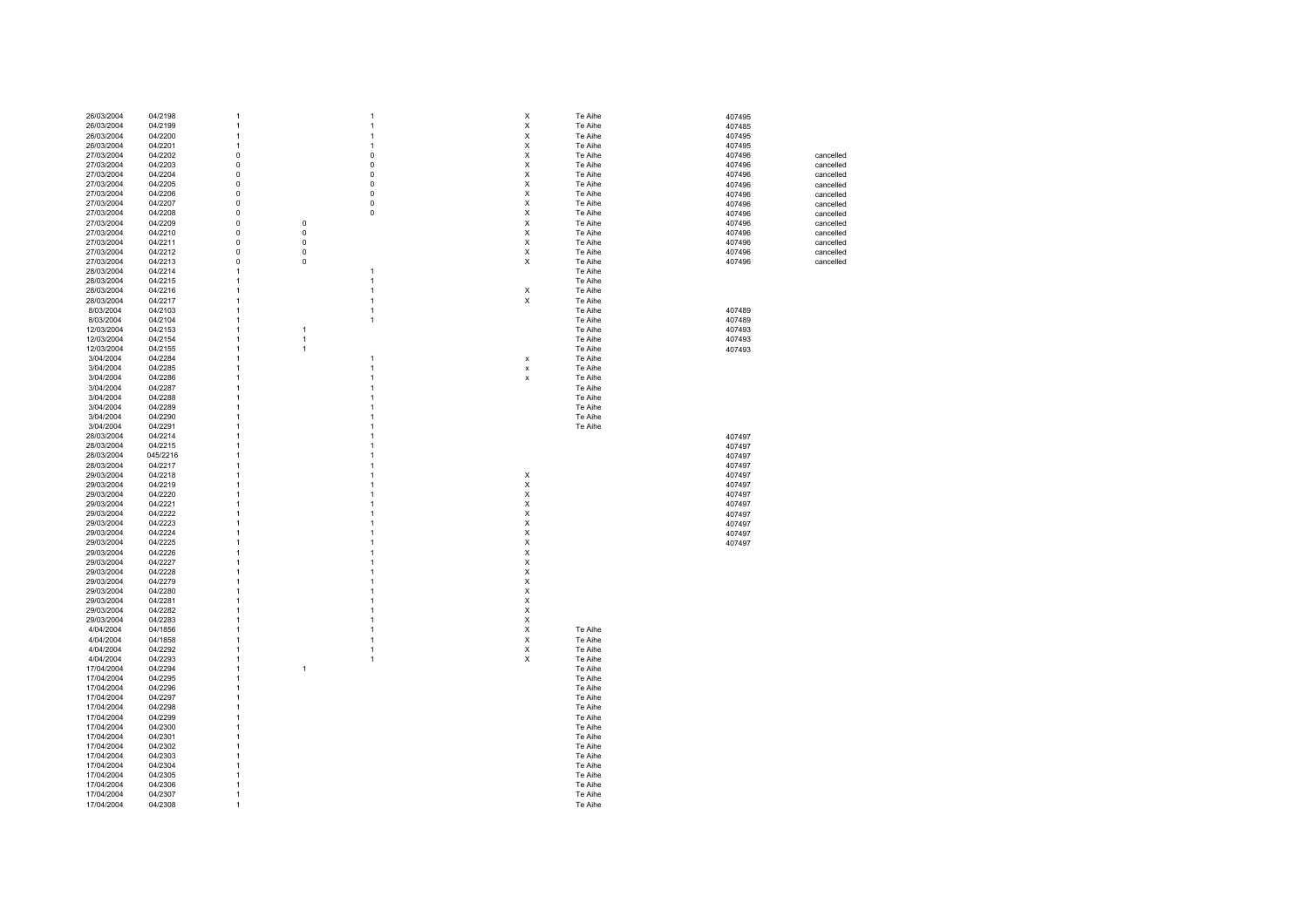| 17/04/2004               | 04/2309            |                                |                |                | Te Aihe            |                  |
|--------------------------|--------------------|--------------------------------|----------------|----------------|--------------------|------------------|
| 19/04/2004               | 04/2313            | -1                             | 1              |                | Te Aihe            | 285201           |
| 19/04/2004               | 04/2314            | $\mathbf{1}$                   | 1              |                | Te Aihe            | 285201           |
| 19/04/2004               | 04/2315            | $\mathbf{1}$                   | 1              |                | Te Aihe            | 285201           |
| 19/04/2004               | 04/2316            | $\mathbf{1}$                   | $\mathbf{1}$   |                | Te Aihe            | 285201           |
| 19/04/2004               | 04/2317            | $\overline{1}$                 | $\overline{1}$ |                | Te Aihe            | 285201           |
| 21/04/2004               | 04/2310            | $\overline{1}$                 | 1              |                | Te Aihe            | 285201           |
| 21/04/2004               | 04/2311            | $\overline{1}$                 | 1              |                | Te Aihe            | 285201           |
| 21/04/2004               | 04/2312            | $\overline{1}$                 | 1              |                | Te Aihe            | 285201           |
| 21/04/2004               | 04/2318            | $\mathbf{1}$                   | 1              |                | Te Aihe            | 285201           |
| 21/04/2004               | 04/2319            | $\mathbf{1}$                   |                |                | Te Aihe            | 285201           |
| 21/04/2004               | 04/2320            | $\overline{1}$                 |                |                | Te Aihe            | 285201           |
| 24/04/2004               | 04/2321            | $\mathbf{1}$                   |                | х              | Te Aihe            | 285201           |
| 24/04/2004               | 04/2322            | $\mathbf{1}$                   |                | x              | Te Aihe            | 285201           |
| 24/04/2004               | 04/2323            | $\mathbf{1}$                   |                | X              | Te Aihe            | 285201           |
| 24/04/2004               | 04/2324            | $\mathbf{1}$                   |                | X              | Te Aihe            | 285201           |
| 24/04/2004               | 04/2331            | $\mathbf{1}$                   | 1              | X              | Te Aihe            | 285201           |
|                          |                    | $\mathbf{1}$                   | 1              | Χ              | Te Aihe            |                  |
| 24/04/2004               | 04/2332            | $\mathbf{1}$                   | $\mathbf{1}$   | X              |                    | 285201           |
| 24/04/2004               | 04/2333            |                                |                |                | Te Aihe            | 285202           |
| 24/04/2004               | 04/2334            | $\overline{1}$                 | 1              | X              | Te Aihe            | 285202           |
| 24/04/2004               | 04/2335            | $\overline{1}$                 | 1              | X              | Te Aihe            | 285202           |
| 24/04/2004               | 04/2336            | $\overline{1}$                 |                | X              | Te Aihe            |                  |
| 28/04/2004               | 04/2341            | $\overline{1}$                 | 1              | $\pmb{\times}$ | Te Aihe            |                  |
| 28/04/2004               | 04/2342            | $\mathbf{1}$                   | 1              | $\pmb{\times}$ | Te Aihe            |                  |
| 28/04/2004               | 04/2343            | -1                             | 1              | X              | Te Aihe            |                  |
| 28/04/2004               | 04/2344            | 1                              | 1              | X              | Te Aihe            |                  |
| 28/04/2004               | 04/2345            | 1                              |                | X              | Te Aihe            |                  |
| 28/04/2004               | 04/2346            | 1                              |                | X              | Te Aihe            |                  |
| 28/04/2004               | 04/2347            | 1                              |                | X              | Te Aihe            |                  |
| 28/04/2004               | 04/2348            | $\mathbf{1}$                   | 1              | X              | Te Aihe            |                  |
| 28/04/2004               | 04/2349            | $\mathbf{1}$                   |                | X              | Te Aihe            |                  |
| 1/05/2004                | 04/2350            | $\overline{1}$                 |                | Χ              | Te Aihe            |                  |
| 1/05/2004                | 04/2351            | $\mathbf{1}$                   | 1              | $\pmb{\times}$ | Te Aihe            |                  |
| 1/05/2004                | 04/2352            | $\overline{1}$                 |                | X              | Te Aihe            |                  |
| 1/05/2004                | 04/2353            | $\overline{1}$                 |                | X              | Te Aihe            |                  |
|                          | 04/2354            | $\overline{1}$                 |                | X              | Te Aihe            |                  |
| 1/05/2004                | 04/2355            | $\overline{1}$                 |                | X              | Te Aihe            |                  |
| 1/05/2004                | 04/2356            | $\mathbf{1}$                   |                | X              | Te Aihe            |                  |
| 1/05/2004                | 04/2357            | $\mathbf{1}$                   |                | X              | Te Aihe            |                  |
| 1/05/2004                | 04/2358            | 1                              |                | X              | Te Aihe            |                  |
| 1/05/2004                | 04/2359            | 1                              |                | X              | Te Aihe            |                  |
|                          |                    | $\mathbf{1}$                   |                | X              |                    |                  |
| 1/05/2004<br>1/05/2004   | 04/2360<br>04/2361 | $\overline{1}$                 |                | X              | Te Aihe<br>Te Aihe |                  |
|                          |                    |                                |                | $\pmb{\times}$ |                    |                  |
| 1/05/2004                | 04/2362            | $\mathbf{1}$<br>$\overline{1}$ |                | X              | Te Aihe            |                  |
| 1/05/2004                | 04/2363            |                                |                |                | Te Aihe            |                  |
| 14/05/2004               | 04/2364            | $\mathbf 0$                    | $\Omega$       |                | Te Aihe            | 285204 cancelled |
| 14/05/2004               | 04/2365            | $\pmb{0}$                      | $\Omega$       |                | Te Aihe            | 285204 cancelled |
| 14/05/2004               | 04/2366            | $\pmb{0}$                      | $\Omega$       |                | Te Aihe            | 285204 cancelled |
| 14/05/2004               | 04/2367            | $\pmb{0}$                      | $\mathbf 0$    |                | Te Aihe            | 285204 cancelled |
| 15/05/2004               | 04/2368            | 0                              | 0              | х              | Te Aihe            | 285204 cancelled |
| 15/05/2004               | 04/2369            | $\mathbf 0$                    | 0              | X              | Te Aihe            | 285204 cancelled |
| 15/05/2004               | 04/2370            | $\mathbf 0$                    | $\Omega$       | X              | Te Aihe            | 285204 cancelled |
| 15/05/2004               | 04/2371            | $\mathbf 0$                    | $\Omega$       | X              | Te Aihe            | 285204 cancelled |
| 15/05/2004               | 04/2372            | $\pmb{0}$                      | 0              | X              | Te Aihe            | 285204 cancelled |
| 15/05/2004               | 04/2373            | 0                              | 0              | X              | Te Aihe            | 285204 cancelled |
| 15/05/2004               | 04/2374            | 0                              | 0              | X              | Te Aihe            | 285204 cancelled |
| 15/05/2004               | 04/2375            | $\mathbf 0$                    | $\Omega$       | X              | Te Aihe            | 285204 cancelled |
| 15/05/2004               | 04/2376            | $\mathbf 0$                    | $\Omega$       | $\times$       | Te Aihe            | 285204 cancelled |
| 15/05/2004               | 04/2377            | $\mathbf 0$                    | $\Omega$       | $\times$       | Te Aihe            | 285204 cancelled |
| 15/05/2004               | 04/2378            | $\mathbf 0$                    | $\Omega$       | $\pmb{\times}$ | Te Aihe            | 285204 cancelled |
| 15/05/2004               | 04/2379            | $\pmb{0}$                      | $\Omega$       | $\pmb{\times}$ | Te Aihe            | 285204 cancelled |
| 15/05/2004               | 04/2380            | $\mathbf 0$                    | 0              | X              | Te Aihe            | 285204 cancelled |
| 15/05/2004               | 04/2381            | $\mathbf 0$                    | 0              | X              | Te Aihe            | 285204 cancelled |
| 29/06/2004               | 04/2418            | 1                              |                | X              | Te Aihe            | 285208           |
| 29/06/2004               | 04/2419            | $\overline{1}$                 |                | X              | Te Aihe            | 285208           |
| 29/06/2004               | 04/2420            | $\overline{1}$                 |                | $\pmb{\times}$ | Te Aihe            | 285208           |
| 7/01/1900                | 04/2421            | $\mathbf{1}$                   |                | $\pmb{\times}$ | Te Aihe            | 285208           |
| 29/06/2004               | 04/2422            | $\mathbf{1}$                   |                | X              | Te Aihe            |                  |
|                          | 04/2423            | $\overline{1}$                 |                | X              | Te Aihe            | 285208           |
| 29/06/2004<br>29/06/2004 | 04/2424            | $\overline{1}$                 |                | X              | Te Aihe            | 285208<br>285208 |
| 29/06/2004               | 04/2425            | $\overline{1}$                 |                | X              | Te Aihe            |                  |
|                          |                    |                                | $\mathbf{1}$   | X              |                    | 285208           |
| 29/06/2004               | 04/2426            | $\overline{1}$                 |                |                | Te Aihe            | 285208           |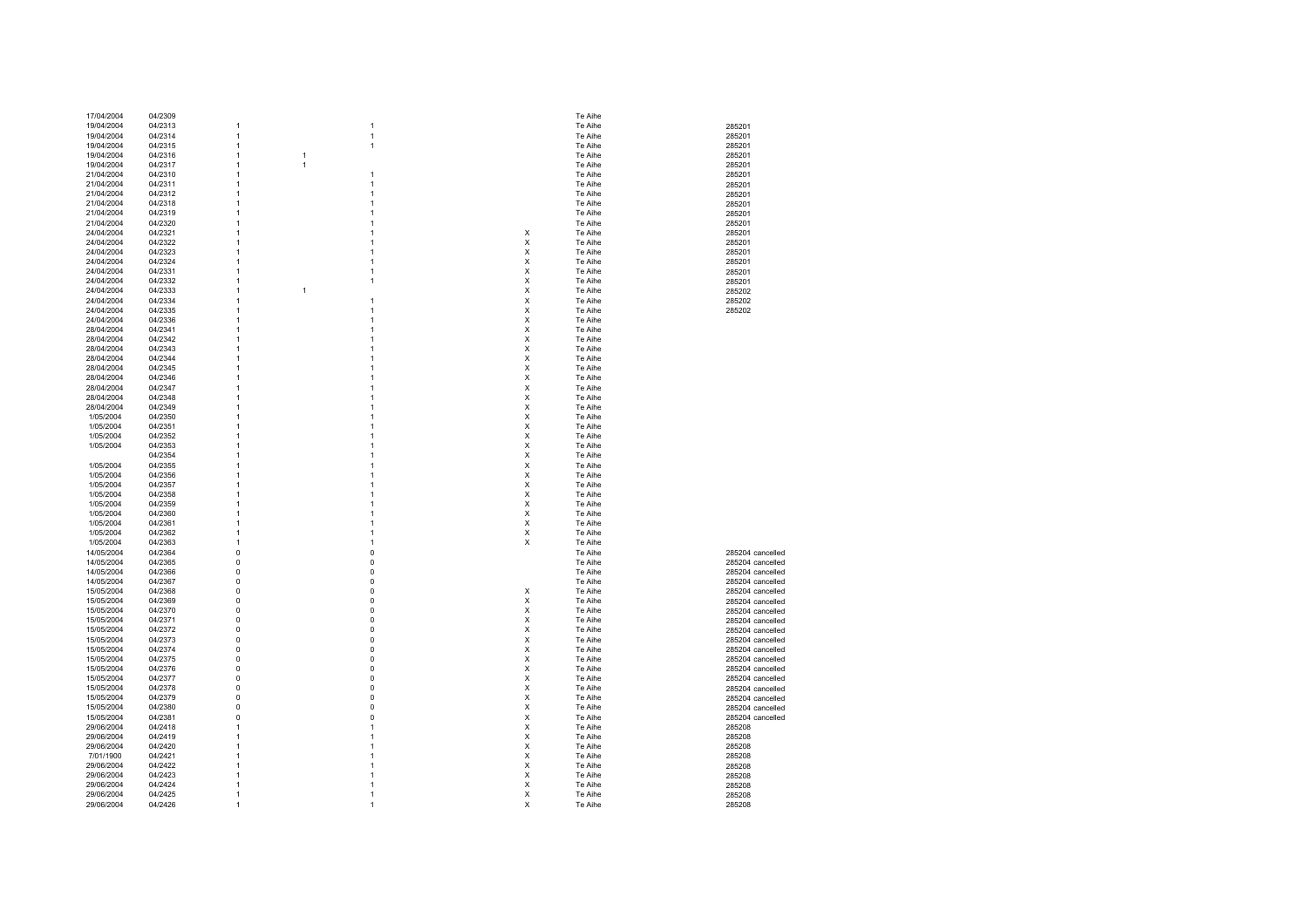| 29/06/2004 | 04/2427            | 1 |                | 1 |      | X              | Te Aihe            | 285208 |
|------------|--------------------|---|----------------|---|------|----------------|--------------------|--------|
|            |                    |   |                |   |      |                |                    |        |
| 29/06/2004 | 04/2428            | 1 |                | 1 |      | X              | Te Aihe            | 285208 |
|            | 04/2429            | 1 |                | 1 |      | X              | Te Aihe            |        |
| 29/06/2004 |                    |   |                |   |      |                |                    | 285208 |
| 29/06/2004 | 04/2430            | 1 |                | 1 |      | X              | Te Aihe            | 285208 |
|            |                    | 1 |                | 1 |      | X              |                    |        |
| 29/06/2004 | 04/2431            |   |                |   |      |                | Te Aihe            | 285208 |
| 29/06/2004 | 04/2415            | 1 |                | 1 |      | X              | Te Aihe            |        |
|            |                    | 1 |                | 1 |      | X              |                    |        |
| 29/06/2004 | 04/2416            |   |                |   |      |                | Te Aihe            |        |
| 29/06/2004 | 04/2417            | 1 |                | 1 |      | X              | Te Aihe            |        |
|            |                    |   |                |   |      |                |                    |        |
| 9/07/2004  | 04/2432            | 1 |                | 1 |      | X              | Te Aihe            | 285209 |
| 9/07/2004  | 04/2433            | 1 |                | 1 |      | X              | Te Aihe            | 285209 |
|            |                    |   |                |   |      |                |                    |        |
| 9/07/2004  | 04/2434            | 1 |                | 1 |      | X              | Te Aihe            | 285209 |
| 9/07/2004  | 04/2435            | 1 |                | 1 |      | X              | Te Aihe            | 285209 |
|            |                    |   |                |   |      |                |                    |        |
| 9/07/2004  | 04/2436            | 1 |                | 1 |      | X              | Te Aihe            | 285209 |
| 9/07/2004  | 04/2437            | 1 |                | 1 |      | X              | Te Aihe            |        |
|            |                    |   |                |   |      |                |                    | 285209 |
| 10/07/2004 | 04/2438            | 1 |                | 1 |      |                | Te Aihe            | 285209 |
|            |                    |   |                |   |      |                |                    |        |
| 10/07/2004 | 04/2439            | 1 |                | 1 |      |                | Te Aihe            | 285209 |
| 11/07/2004 | 04/2440            | 1 | 1              |   |      |                | Te Aihe            | 285209 |
|            |                    |   |                |   |      |                |                    |        |
| 11/07/2004 | 04/2441            | 1 | $\mathbf{1}$   |   |      | X              | Te Aihe            | 285209 |
| 11/07/2004 | 04/2442            | 1 | 1              |   |      | X              | Te Aihe            | 285209 |
|            |                    |   |                |   |      |                |                    |        |
| 11/07/2004 | 04/2443            | 1 | 1              |   |      | Χ              | Te Aihe            | 285209 |
| 11/07/2004 | 04/2444            | 1 | 1              |   |      | Χ              | Te Aihe            | 285209 |
|            |                    |   |                |   |      |                |                    |        |
| 11/07/2004 | 04/2445            | 1 | 1              |   |      | х              | Te Aihe            | 285209 |
| 11/07/2004 | 04/2446            | 1 | 1              |   |      | х              | Te Aihe            | 285209 |
|            |                    |   |                |   |      |                |                    |        |
| 11/07/2004 | 04/2447            | 1 | 1              |   |      | X              | Te Aihe            | 285209 |
| 20/08/2004 | 04/2457            | 1 | 1              |   |      |                | Te Aihe            |        |
|            |                    |   |                |   |      |                |                    |        |
| 20/08/2004 | 04/2458            | 1 | 1              |   |      |                | Te Aihe            |        |
|            |                    |   | 1              |   |      |                |                    |        |
| 20/08/2004 | 04/2459            | 1 |                |   |      |                | Te Aihe            |        |
| 20/08/2004 | 04/2460            | 1 | 1              |   |      |                | Te Aihe            |        |
|            |                    |   |                |   |      |                |                    |        |
| 20/08/2004 | 04/2461            | 1 | 1              |   |      |                | Te Aihe            |        |
| 20/08/2004 | 04/2462            | 1 | $\mathbf{1}$   |   |      |                | Te Aihe            |        |
|            |                    |   |                |   |      |                |                    |        |
| 20/08/2004 | 04/2463            | 1 | $\overline{1}$ |   |      |                | Te Aihe            |        |
| 20/08/2004 | 04/2464            | 1 | $\mathbf{1}$   |   |      |                | Te Aihe            |        |
|            |                    |   |                |   |      |                |                    |        |
| 20/08/2004 | 04/2465            | 1 | $\mathbf{1}$   |   |      |                | Te Aihe            |        |
| 22/08/2004 | 04/2466            | 1 |                | 1 | 1.00 |                | Te Aihe            |        |
|            |                    |   |                |   |      |                |                    |        |
| 22/08/2004 | 04/2467            | 1 |                | 1 | 1.00 |                | Te Aihe            |        |
| 23/08/2004 | 04/2468            | 1 |                | 1 | 1.00 |                | Te Aihe            |        |
|            |                    |   |                |   |      |                |                    |        |
| 23/08/2004 | 04/2469            | 1 |                | 1 | 1.00 |                | Te Aihe            |        |
|            |                    | 1 |                | 1 |      |                |                    |        |
| 17/09/2004 | 04/2474            |   |                |   |      | Χ              | Te Aihe            |        |
| 17/09/2004 | 04/2475            | 1 |                | 1 |      | X              | Te Aihe            |        |
|            |                    |   |                |   |      |                |                    |        |
| 17/09/2004 | 04/2476            | 1 |                | 1 |      |                | Te Aihe            |        |
| 17/09/2004 | 04/2477            | 1 |                | 1 |      |                | Te Aihe            |        |
|            |                    |   |                |   |      |                |                    |        |
| 17/09/2004 | 04/2478            | 1 |                | 1 |      |                | Te Aihe            |        |
| 17/09/2004 | 04/2479            | 1 |                | 1 |      |                | Te Aihe            |        |
|            |                    |   |                |   |      |                |                    |        |
| 17/09/2004 | 04/2480            | 1 |                | 1 |      |                | Te Aihe            |        |
| 17/09/2004 | 04/2481            | 1 |                | 1 |      |                | Te Aihe            |        |
|            |                    |   |                |   |      |                |                    |        |
| 18/09/2004 | 04/2496            | 1 |                | 1 |      |                | Te Aihe            |        |
| 19/09/2004 | 04/2482            | 1 |                | 1 |      |                | Te Aihe            |        |
|            |                    |   |                |   |      |                |                    |        |
| 19/09/2004 | 04/2483            | 1 |                | 1 |      |                | Te Aihe            |        |
| 22/09/2004 | 04/2484            | 1 |                | 1 |      | X              | Te Aihe            |        |
|            |                    |   |                |   |      |                |                    |        |
| 22/09/2004 | 04/2485            | 1 |                | 1 |      | X              | Te Aihe            |        |
| 22/09/2004 | 04/2486            | 1 |                | 1 |      | X              | Te Aihe            |        |
|            |                    |   |                |   |      |                |                    |        |
| 22/09/2004 | 04/2487            | 1 |                | 1 |      | X              | Te Aihe            |        |
| 22/09/2004 | 04/2488            | 1 |                | 1 |      | X              | Te Aihe            |        |
|            |                    |   |                |   |      |                |                    |        |
| 22/09/2004 | 04/2489            | 1 |                | 1 |      | X              | Te Aihe            |        |
| 22/09/2004 | 04/2490            | 1 |                | 1 |      | X              | Te Aihe            |        |
|            |                    |   |                |   |      |                |                    |        |
| 22/09/2004 | 04/2491            | 1 |                | 1 |      | $\pmb{\times}$ | Te Aihe            |        |
|            |                    |   |                |   |      |                |                    |        |
|            |                    |   |                |   |      |                |                    |        |
| 22/09/2004 | 04/2492            | 1 |                |   |      | X              | Te Aihe            |        |
| 22/09/2004 | 04/2493            | 1 |                |   |      | X              | Te Aihe            |        |
|            |                    |   |                |   |      |                |                    |        |
| 22/09/2004 | 04/2494            | 1 |                |   |      | X              | Te Aihe            |        |
|            |                    | 1 |                | 1 |      |                |                    |        |
| 22/09/2004 | 04/2495            |   |                |   |      | X              | Te Aihe            |        |
| 26/09/2004 | 04/2497            | 1 |                | 1 |      |                | Te Aihe            |        |
|            |                    | 1 |                | 1 |      |                |                    |        |
| 26/09/2004 | 04/2498            |   |                |   |      |                | Te Aihe            |        |
| 2/10/2004  | 04/2504            | 1 |                | 1 |      |                | Te Aihe            |        |
|            |                    |   |                |   |      |                |                    |        |
| 2/10/2004  | 04/2505            | 1 |                | 1 |      |                | Te Aihe            |        |
| 2/10/2004  | 04/2506            | 1 |                | 1 |      |                | Te Aihe            |        |
|            |                    |   |                |   |      |                |                    |        |
| 2/10/2004  | 04/2507            | 1 |                | 1 |      |                | Te Aihe            |        |
|            |                    | 1 |                | 1 |      |                |                    |        |
| 2/10/2004  | 04/2508            |   |                |   |      | Χ              | Te Aihe            |        |
| 2/10/2004  | 04/2509            | 1 |                | 1 |      | X              | Te Aihe            |        |
|            |                    | 1 |                | 1 |      |                |                    |        |
| 2/10/2004  | 04/2510            |   |                |   |      | х              | Te Aihe            |        |
| 2/10/2004  | 04/2511            | 1 |                | 1 |      | х              | Te Aihe            |        |
|            |                    | 1 |                | 1 |      |                |                    |        |
| 2/10/2004  | 04/2512<br>04/2513 |   |                | 1 |      | X              | Te Aihe<br>Te Aihe |        |

285209 285209 285209